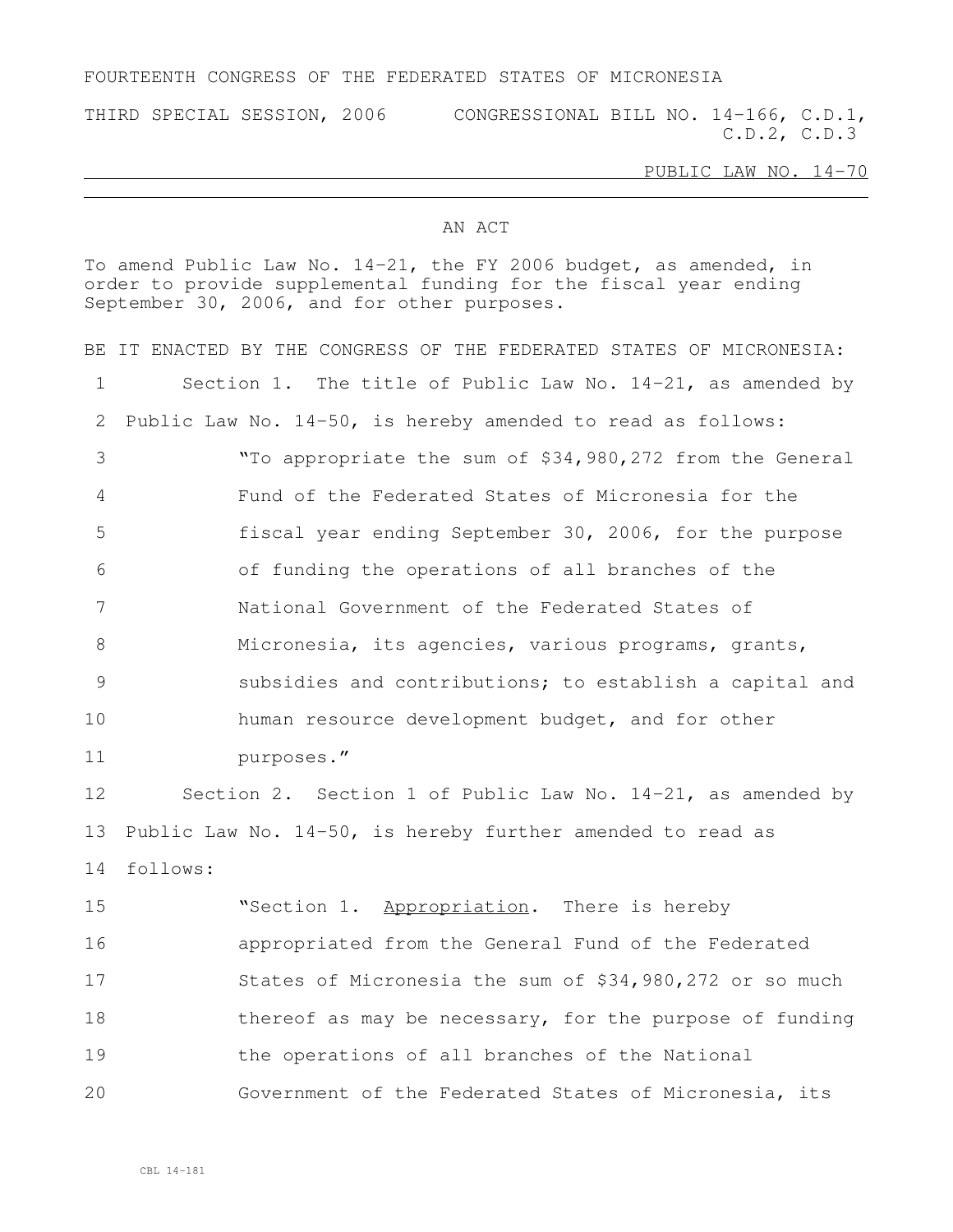agencies, various programs, grants, subsidies and contributions and capital and human resource development programs of the National Government of the Federated States of Micronesia for the fiscal year ending September 30, 2006. A deadline of December 1, 2005 is hereby set for all branches of the National Government to satisfy the requirements of section 103 of the Financial Management Act of 1979. The sum appropriated herein shall be apportioned as follows:" Section 3. Section 2 of Public Law No. 14-21, as amended by Public Law No. 14-50, is hereby further amended to read as follows: "Section 2. Operating expenses of the Executive Branch. The sum of \$14,514,143, or so much thereof as may be necessary, is hereby appropriated from the General Fund of the Federated States of Micronesia for the fiscal year ending September 30, 2006, for the purpose of funding the operations of the Executive Branch of the National Government during the fiscal year 2006. The sum appropriated by this section shall be apportioned as follows: 22 (1) Office of the President. 23 \$672,213, or so much thereof as may be necessary,

 for the operations of the Office of the President during the fiscal year 2006. The sum appropriated herein shall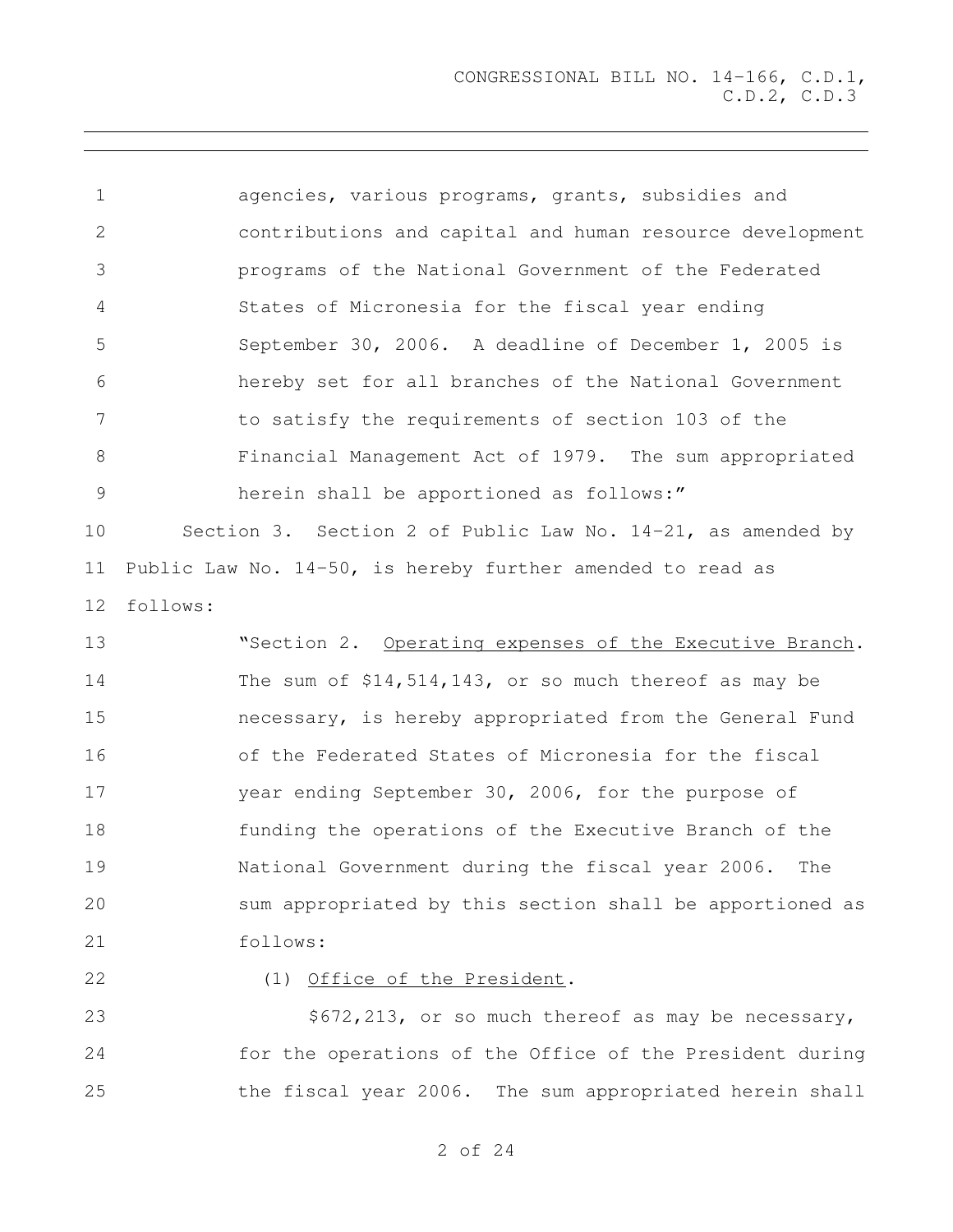| 1              | be apportioned as follows:                                                       |           |
|----------------|----------------------------------------------------------------------------------|-----------|
| $\mathbf{2}$   |                                                                                  | 287,235   |
| 3              |                                                                                  | 93,678    |
| $\overline{4}$ | Contractual Services                                                             | 190,000   |
| 5              |                                                                                  | 86,300    |
| 6              | Fixed Assets                                                                     | 15,000    |
| 7              | (2) Department of Foreign Affairs.                                               |           |
| 8              | \$3,200,651, or so much thereof as may be                                        |           |
| 9              | necessary, for the operations of the                                             |           |
| 10             | Department of Foreign Affairs during the                                         |           |
| 11             | fiscal year 2006. The sum appropriated herein                                    |           |
| 12             | shall be apportioned as follows:                                                 |           |
| 13             |                                                                                  | 1,170,385 |
| 14             | $Travel \dots \dots \dots \dots \dots \dots \dots \dots \dots \dots \dots \dots$ | 163,070   |
| 15             | Contractual Services  1,607,406                                                  |           |
| 16             |                                                                                  | 259,790   |
| 17             | Fixed Assets                                                                     |           |
| 18             | (3) Department of Finance and Administration                                     |           |
| 19             | \$2,547,340, or so much thereof as may be                                        |           |
| 20             | necessary, for the operations of the                                             |           |
| 21             | Department of Finance and Administration                                         |           |
| 22             | during the fiscal year 2006. The sum                                             |           |
| 23             | appropriated herein shall be apportioned as                                      |           |
| 24             | follows:                                                                         |           |
| 25             | Personnel                                                                        | 1,294,277 |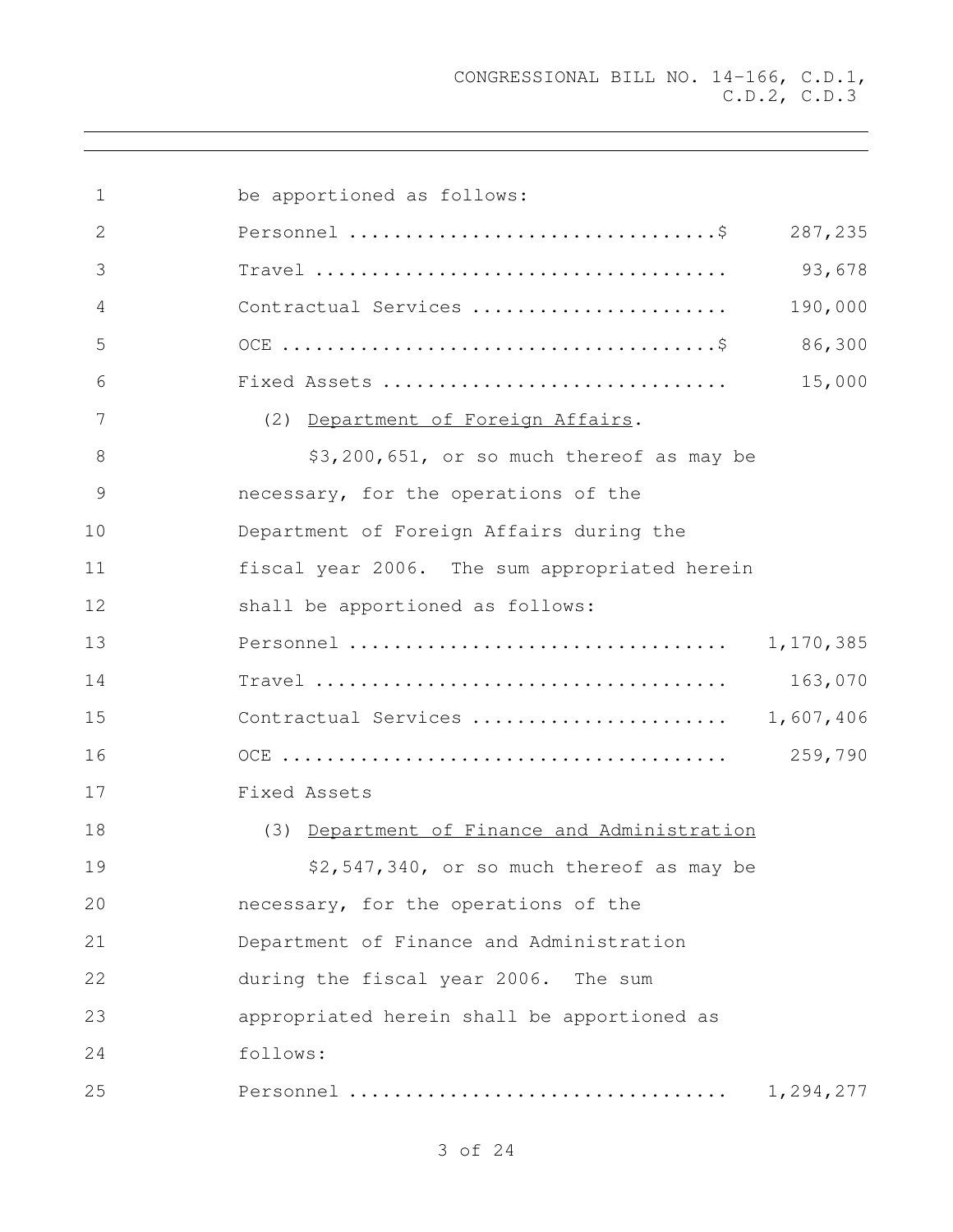| $\mathbf{1}$ |                                                 | 214,316 |
|--------------|-------------------------------------------------|---------|
| 2            | Contractual Services                            | 622,027 |
| 3            |                                                 | 371,353 |
| 4            | Fixed Assets                                    | 45,367  |
| 5            | (4) Department of Economic Affairs.             |         |
| 6            | \$1,088,113, or so much thereof as may be       |         |
| 7            | necessary, for the operations of the            |         |
| 8            | Department of Economic Affairs during the       |         |
| 9            | fiscal year 2006. The sum appropriated herein   |         |
| 10           | shall be apportioned as follows:                |         |
| 11           |                                                 | 830,535 |
| 12           |                                                 | 120,670 |
| 13           | Contractual Services                            | 5,309   |
| 14           |                                                 | 121,599 |
| 15           | Fixed Assets                                    | 10,000  |
| 16           | (5) Department of Transportation, Communication |         |
| 17           | and Infrastructure.                             |         |
| 18           | \$1,366,142, or so much thereof as may be       |         |
| 19           | necessary, for the operations of the            |         |
| 20           | Department of Transportation, Communications    |         |
| 21           | and Infrastructure during the fiscal year       |         |
| 22           | The sum appropriated herein shall be<br>2006.   |         |
| 23           | apportioned as follows:                         |         |
| 24           | Personnel                                       | 579,126 |
| 25           |                                                 | 101,968 |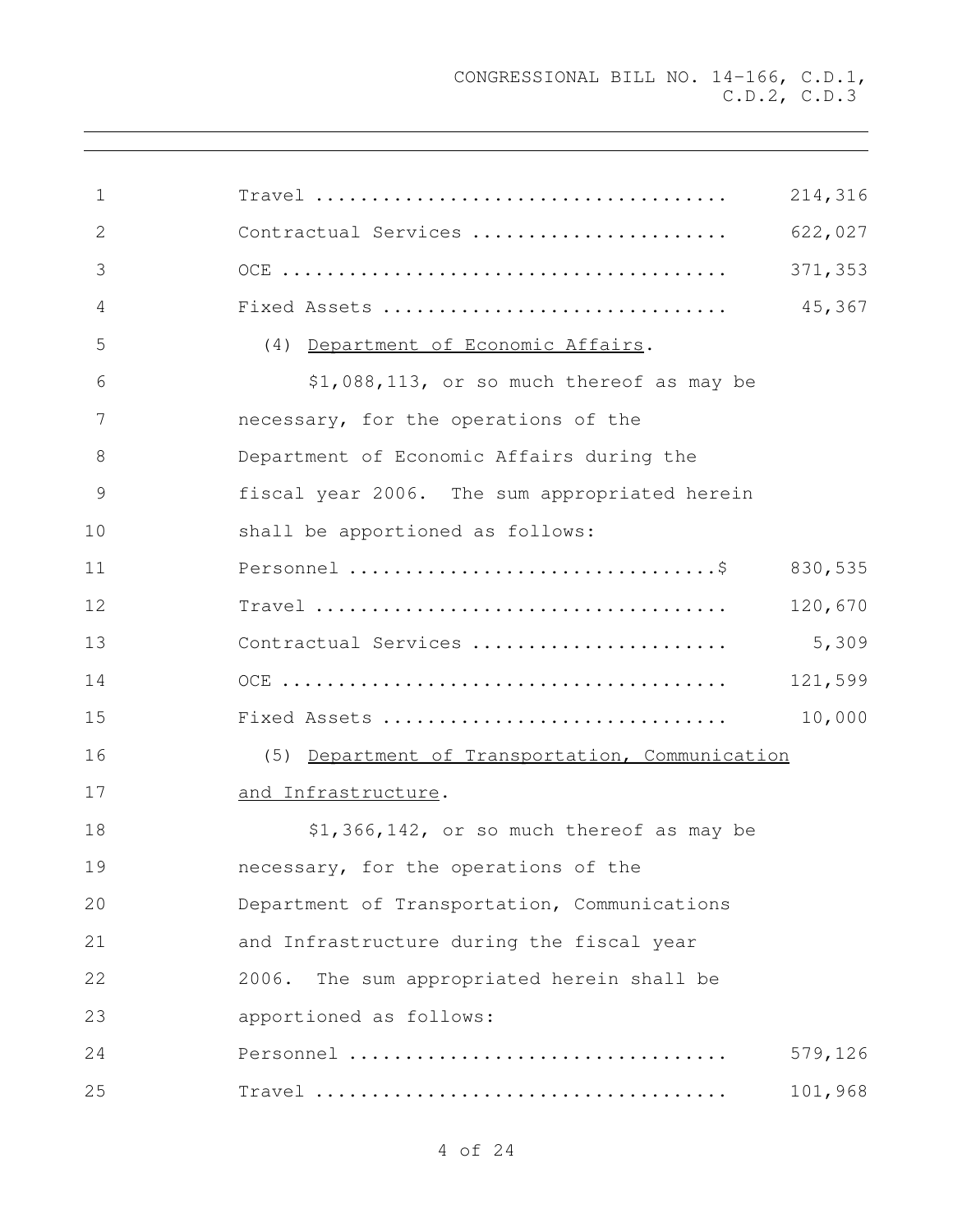| 1  | Contractual Services                            | 611,048 |
|----|-------------------------------------------------|---------|
| 2  |                                                 | 70,000  |
| 3  | Fixed Assets                                    | 4,000   |
| 4  | (6) Department of Health, Education and Social  |         |
| 5  | Affairs.                                        |         |
| 6  | \$1,935,991, or so much thereof as may be       |         |
| 7  | necessary, for the operations of the            |         |
| 8  | Department of Health, Education and Social      |         |
| 9  | Affairs during the fiscal year 2006. Of the     |         |
| 10 | total funds appropriated herein, \$359,081      |         |
| 11 | shall be deemed to come from funds available    |         |
| 12 | under the amended Compact for the education     |         |
| 13 | sector, \$764,383 from the health sector,       |         |
| 14 | \$380,474 from the Supplemental Education Grant |         |
| 15 | (SEG) and \$67,901 from the Compact I Section   |         |
| 16 | 221(b) Special Block Grant. The sum             |         |
| 17 | appropriated herein shall be apportioned as     |         |
| 18 | follows:                                        |         |
| 19 |                                                 | 935,875 |
| 20 |                                                 | 447,667 |
| 21 | Contractual Services                            | 289,288 |
| 22 |                                                 | 256,461 |
| 23 | Fixed Assets                                    | 6,700   |
| 24 | (7) Department of Justice.                      |         |
| 25 | \$2,714,435 or so much thereof as may be        |         |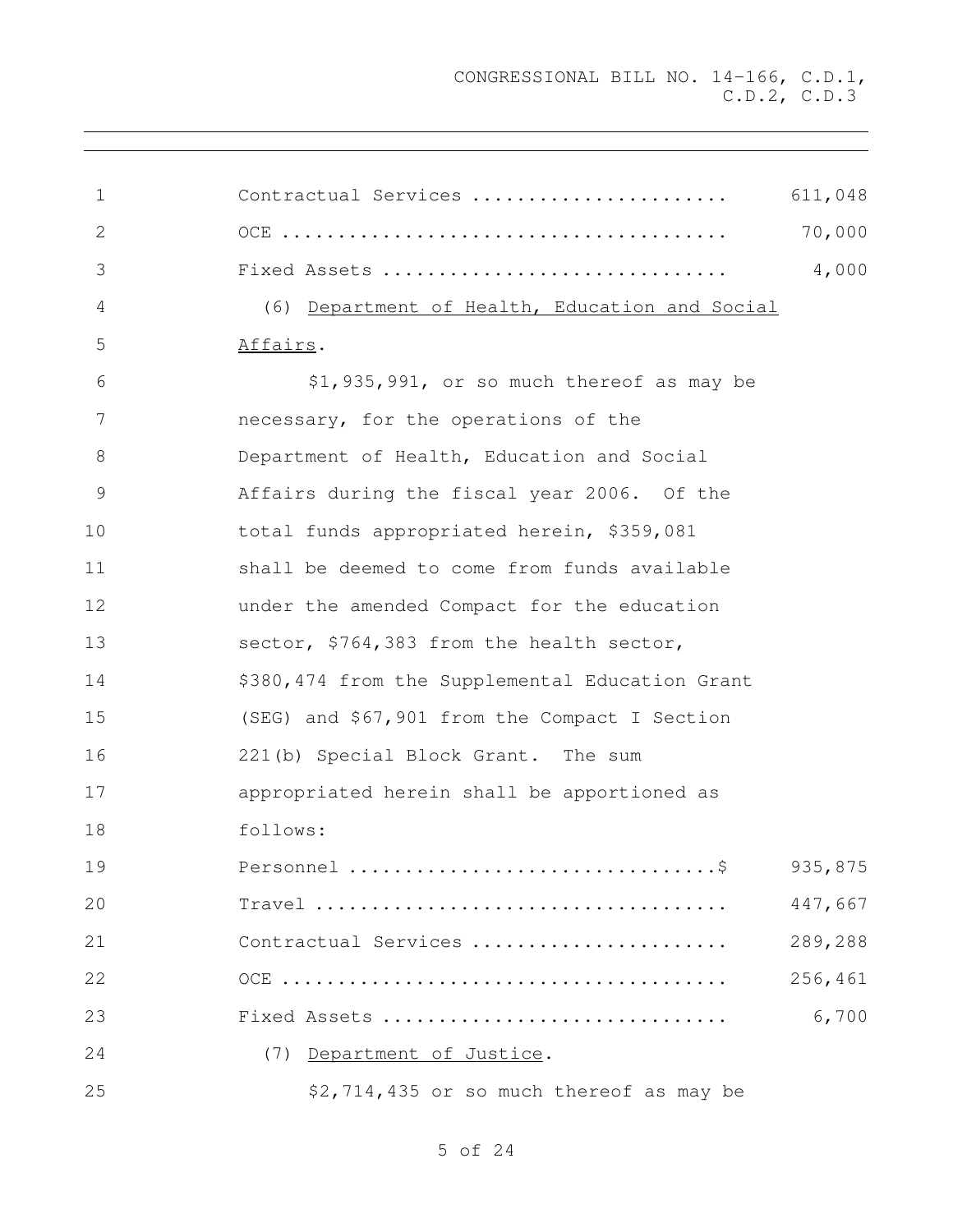| 1  | necessary, for the operations of the           |
|----|------------------------------------------------|
| 2  | Department of Justice during the fiscal year   |
| 3  | 2006.<br>The sum appropriated herein shall be  |
| 4  | apportioned as follows:                        |
| 5  | 1,837,660                                      |
| 6  | 117,190                                        |
| 7  | 239,900<br>Contractual Services \$             |
| 8  | 498,185                                        |
| 9  | 21,500<br>Fixed Assets                         |
| 10 | (8) Office of the Public Defender.             |
| 11 | \$720,917, or so much thereof as may be        |
| 12 | necessary, for the operations of the Office of |
| 13 | the Public Defender during the fiscal year     |
| 14 | 2006. The sum appropriated herein shall be     |
| 15 | apportioned as follows:                        |
| 16 | 456,941<br>Personnel                           |
| 17 | 130,000                                        |
| 18 | 54,486<br>Contractual Services                 |
| 19 | 76,440                                         |
| 20 | 3,050<br>Fixed Assets                          |
| 21 | (9) Office of Compact Management.              |
| 22 | \$268,341, or so much thereof as may be        |
| 23 | necessary, for the operations of the Office of |
| 24 | Compact Management during the fiscal year      |
| 25 | The sum appropriated herein shall be<br>2006.  |
|    |                                                |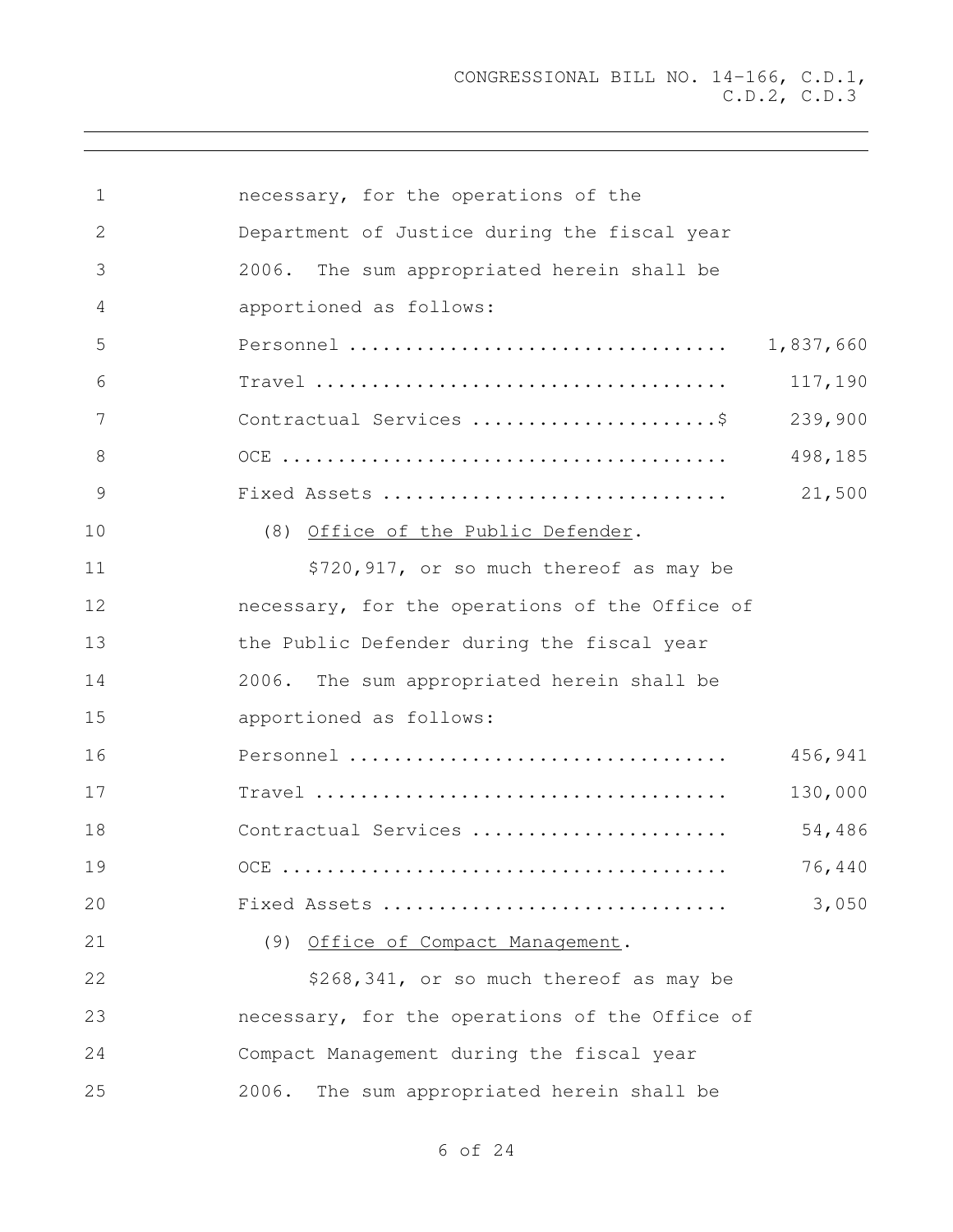| 1  | apportioned as follows:                                                                          |  |
|----|--------------------------------------------------------------------------------------------------|--|
| 2  | 85,841                                                                                           |  |
| 3  | 98,000<br>$Travel \dots \dots \dots \dots \dots \dots \dots \dots \dots \dots \dots \dots \dots$ |  |
| 4  | 57,200<br>Contractual Services                                                                   |  |
| 5  | 23,100                                                                                           |  |
| 6  | 4,200''<br>Fixed Assets                                                                          |  |
| 7  | Section 4. Section 3 of Public Law No. 14-21, as                                                 |  |
| 8  | amended by Public Law No. $14-50$ , is hereby amended to                                         |  |
| 9  | read as follows:                                                                                 |  |
| 10 | "Section 3. Operating expenses of the Legislative                                                |  |
| 11 | Branch.                                                                                          |  |
| 12 | The sum of \$3,203,226 or so much thereof as may be                                              |  |
| 13 | necessary, is hereby appropriated from the General                                               |  |
| 14 | Fund of the Federated States of Micronesia for the                                               |  |
| 15 | fiscal year ending September 30, 2006, for the                                                   |  |
| 16 | operations of the Legislative Branch of the                                                      |  |
| 17 | National Government during the fiscal year 2006.                                                 |  |
| 18 | The sum appropriated by this section shall be                                                    |  |
| 19 | apportioned as follows:                                                                          |  |
| 20 | (1) Speaker and Members.                                                                         |  |
| 21 | \$1,542,771 or so much thereof as may                                                            |  |
| 22 | be necessary, for the operations of the Office                                                   |  |
| 23 | of the Speaker and Members of the Congress of                                                    |  |
| 24 | the Federated States of Micronesia during the                                                    |  |
| 25 | fiscal year 2006. The sum appropriated herein                                                    |  |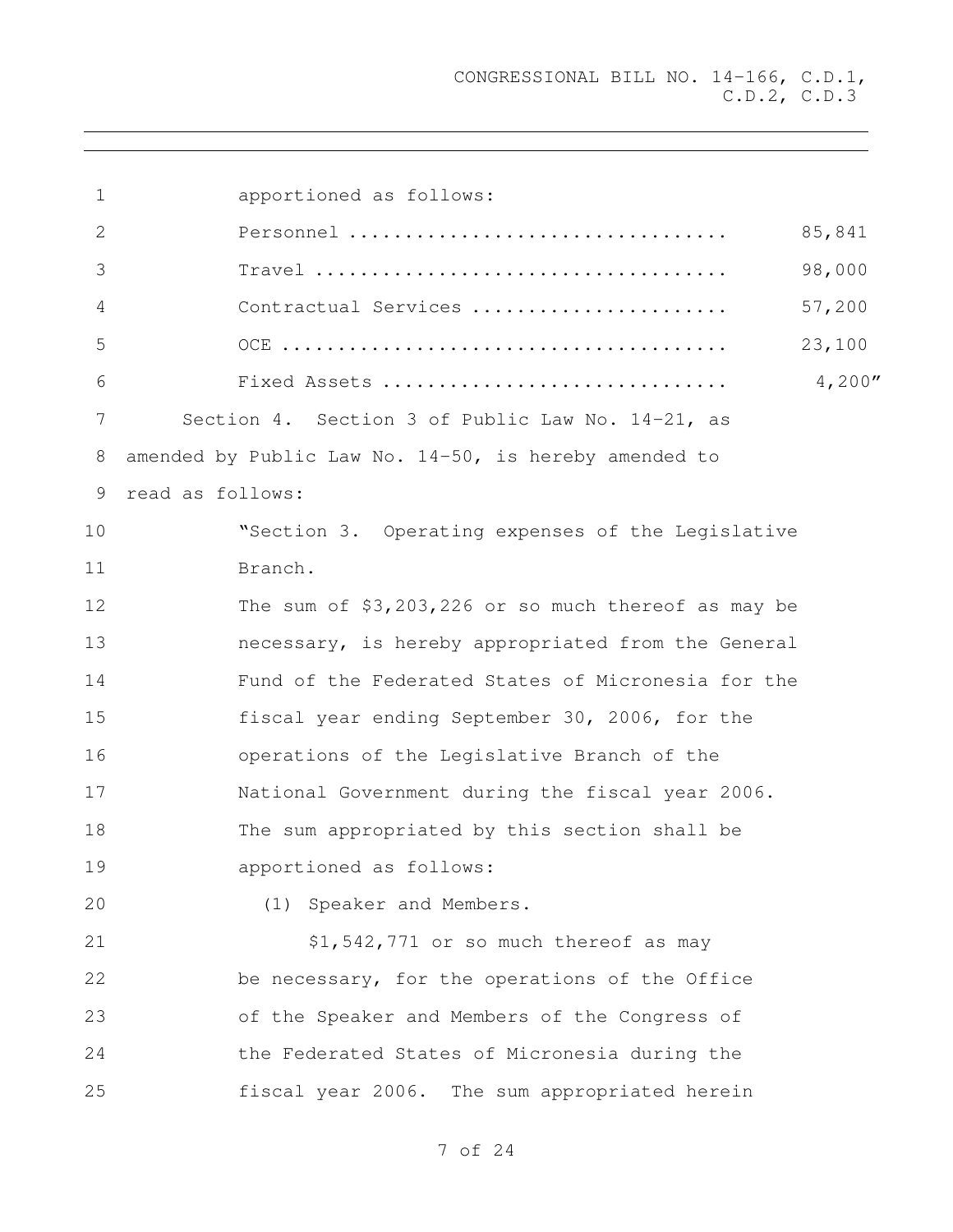| $\mathbf 1$   | shall be apportioned as follows:                                                       |         |
|---------------|----------------------------------------------------------------------------------------|---------|
| 2             |                                                                                        | 415,290 |
| 3             |                                                                                        | 479,881 |
| 4             | Contractual Services PROVIDED THAT, the full                                           |         |
| 5             | amount appropriated for each member's                                                  |         |
| 6             | representation fund shall be made available                                            |         |
| 7             | for use by that member, pending availability                                           |         |
| 8             | of funds, upon this act becoming law \$                                                | 597,600 |
| $\mathcal{G}$ |                                                                                        | 50,000  |
| 10            | Fixed Assets                                                                           | $-0-$   |
| 11            | (2) Staff Offices.                                                                     |         |
| 12            | \$1,170,455, or so much thereof as may be                                              |         |
| 13            | necessary, for the operations of the Congress                                          |         |
| 14            | staff offices during the fiscal year 2006.                                             |         |
| 15            | The sum appropriated herein shall be                                                   |         |
| 16            | apportioned as follows:                                                                |         |
| 17            | Personnel                                                                              | 704,024 |
| 18            | $Travel \dots \dots \dots \dots \dots \dots \dots \dots \dots \dots \dots \dots \dots$ | 119,371 |
| 19            | Contractual Services                                                                   | 178,500 |
| 20            | OCE                                                                                    | 137,340 |
| 21            | Fixed Assets                                                                           | 31,220  |
| 22            | (3) Congress Delegation Offices.                                                       |         |
| 23            | \$490,000, or so much thereof as may be                                                |         |
| 24            | necessary, for the operations of the Congress                                          |         |
| 25            | delegation offices during the fiscal year                                              |         |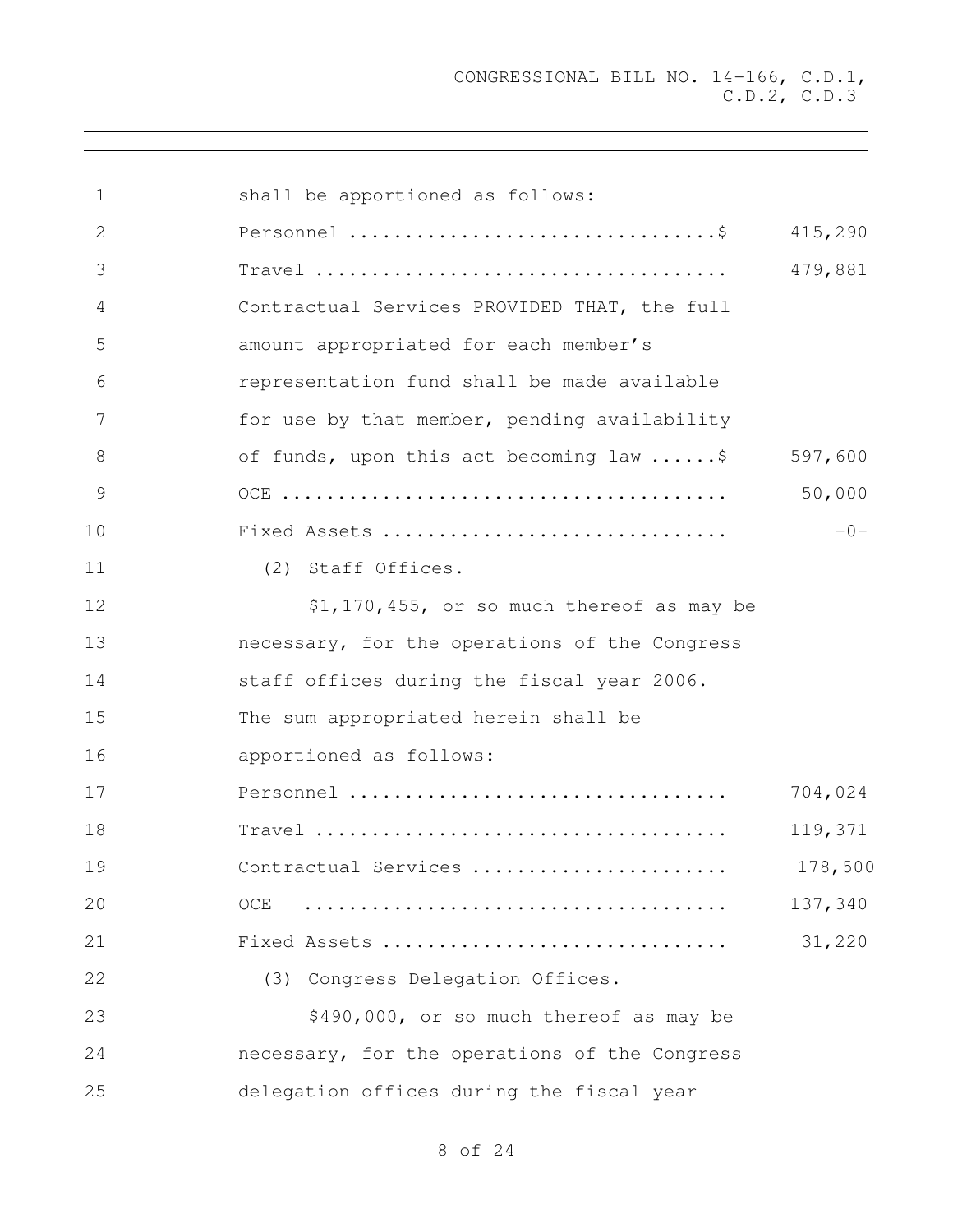| $\mathbf 1$   | 2006. The sum appropriated herein shall be             |
|---------------|--------------------------------------------------------|
| $\mathbf{2}$  | apportioned as follows:                                |
| 3             | (a) Kosrae Delegation                                  |
| 4             | 70,000                                                 |
| 5             | (b) Pohnpei Delegation                                 |
| 6             | 140,000                                                |
| 7             | (c) Chuuk Delegation                                   |
| 8             | 210,000                                                |
| $\mathcal{G}$ | (d) Yap Delegation                                     |
| 10            | 70,000''                                               |
| 11            | Section 5. Section 5 of Public Law No. 14-21 is hereby |
| 12            | amended to read as follows:                            |
| 13            | "Section 5. Operating Expenses of the Public           |
| 14            | Auditor's Office. The sum of \$707,895, or so          |
| 15            | much thereof as may be necessary, is hereby            |
| 16            | appropriated from the General Fund of the              |
| 17            | Federated States of Micronesia for the fiscal          |
| 18            | year ending September 30, 2006, for the                |
| 19            | operations of the National Office of the               |
| 20            | Public Auditor for the fiscal year 2006.<br>The        |
| 21            | sum appropriated by this section shall be              |
| 22            | apportioned as follows:                                |
| 23            | Personnel<br>354,176                                   |
| 24            | 156,659                                                |
| 25            | Contractual Services<br>123,260                        |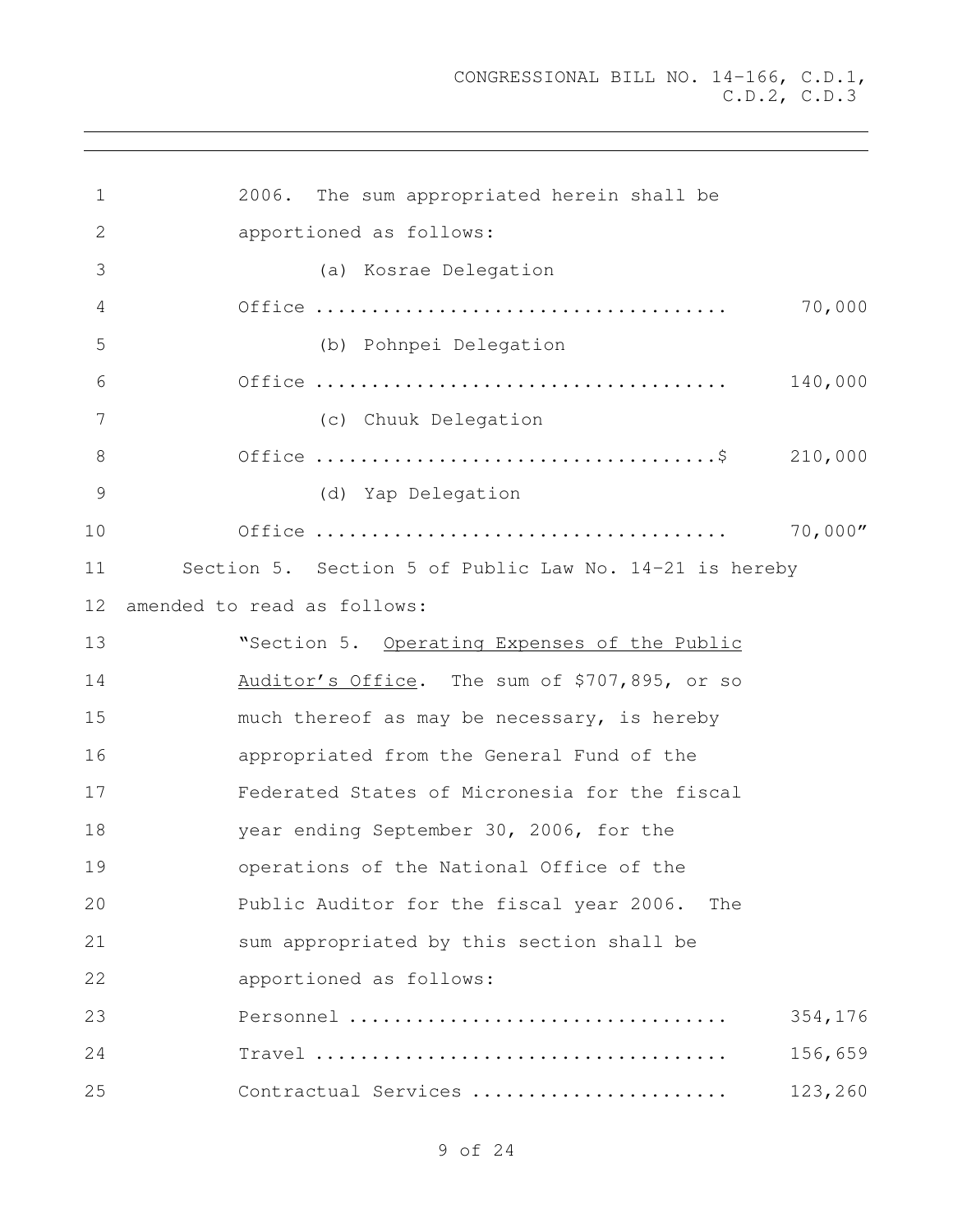| 1  | 61,800                                                   |
|----|----------------------------------------------------------|
| 2  | 12,000''<br>Fixed Assets                                 |
| 3  | Section 6. Section 6 of Public Law No. 14-21, as         |
| 4  | amended by Public Law No. 14-50, is hereby further       |
| 5  | amended to read as follows:                              |
| 6  | "Section 6. Operating Expenses of agencies of the        |
| 7  | National Government. The sum of \$1,475,130, or so much  |
| 8  | thereof as may be necessary, is hereby appropriated from |
| 9  | the General Fund of the Federated States of Micronesia   |
| 10 | for the fiscal year ending September 30, 2006, for the   |
| 11 | operations of the following boards, commissions and      |
| 12 | agencies during the fiscal year 2006. The sum            |
| 13 | appropriated by this section shall be apportioned as     |
| 14 | follows:                                                 |
| 15 | (1) National Oceanic Resource Management Authority       |
| 16 | (NORMA).                                                 |
| 17 | \$379,806, or so much thereof as may be necessary,       |
| 18 | for the operations of NORMA during the fiscal year 2006. |
| 19 | The sum appropriated herein shall be apportioned as      |
| 20 | follows:                                                 |
| 21 | 192,506                                                  |
| 22 | 50,000                                                   |
| 23 | Contractual Services<br>98,900                           |
| 24 | 38,400                                                   |
| 25 | $-0-$<br>Fixed Assets                                    |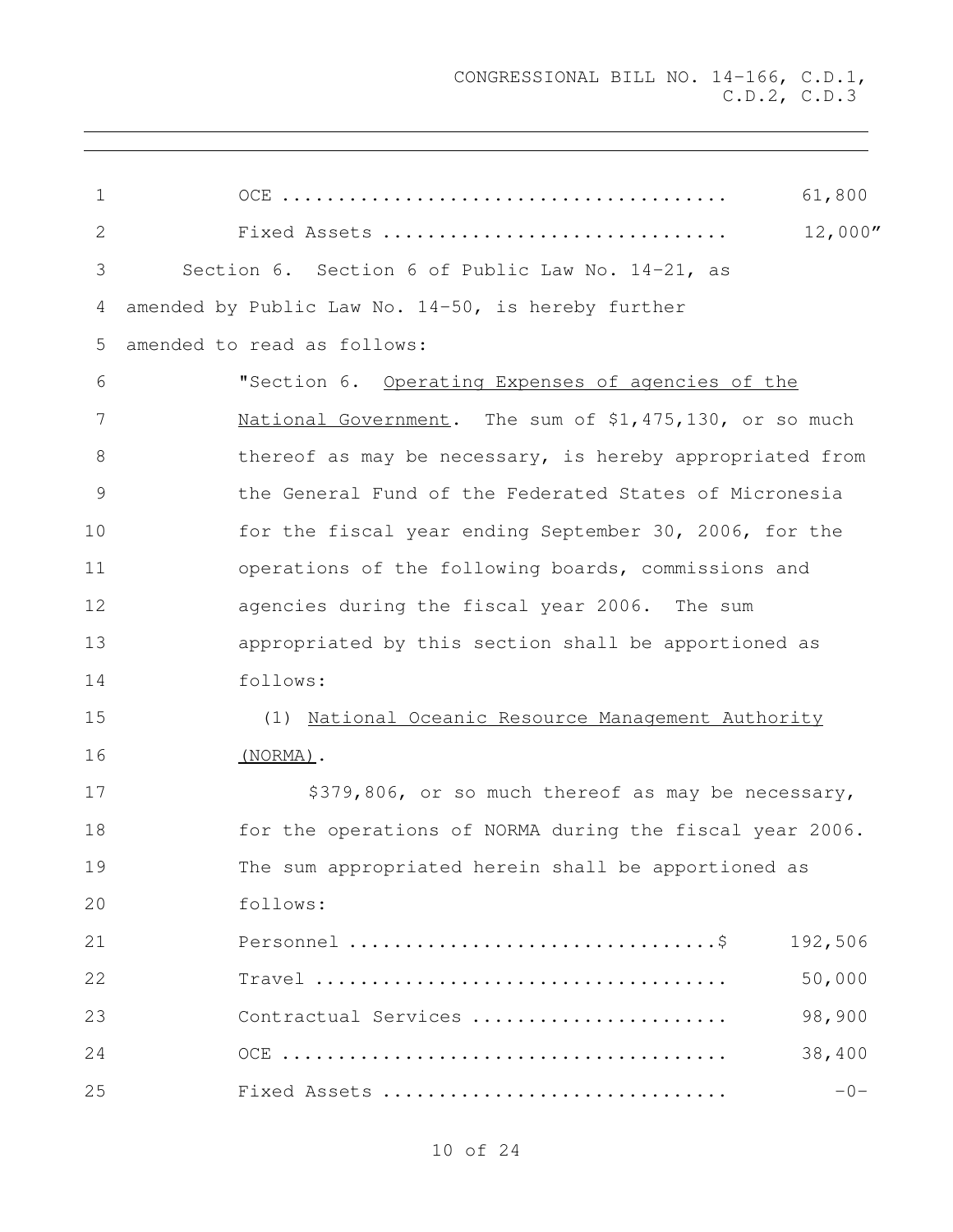| 1  | (2) Board of Regents (COM-FSM).               |
|----|-----------------------------------------------|
| 2  | \$76,014, or so much thereof as may be        |
| 3  | necessary, for the operations of the Board of |
| 4  | Regents, COM-FSM during the fiscal year 2006. |
| 5  | The sum appropriated herein shall be          |
| 6  | apportioned as follows:                       |
| 7  | $-0-$                                         |
| 8  | 40,914                                        |
| 9  | 10,800<br>Contractual Services                |
| 10 | 24,300                                        |
| 11 | $-0-$<br>Fixed Assets                         |
| 12 | (3) Coconut Development Authority (CDA).      |
| 13 | \$125,600, or so much thereof as may be       |
| 14 | necessary, for the operations of the Coconut  |
| 15 | Development Authority during the fiscal year  |
| 16 | The sum appropriated herein shall be<br>2006. |
| 17 | apportioned as follows:                       |
| 18 | 68,471                                        |
| 19 | 10,469                                        |
| 20 | Contractual Services<br>22,160                |
| 21 | 9,500                                         |
| 22 | Fixed Assets<br>15,000                        |
| 23 | (4) FSM Banking Board.                        |
| 24 | \$132,357, or so much thereof as may be       |
| 25 | necessary, for the operations of the FSM      |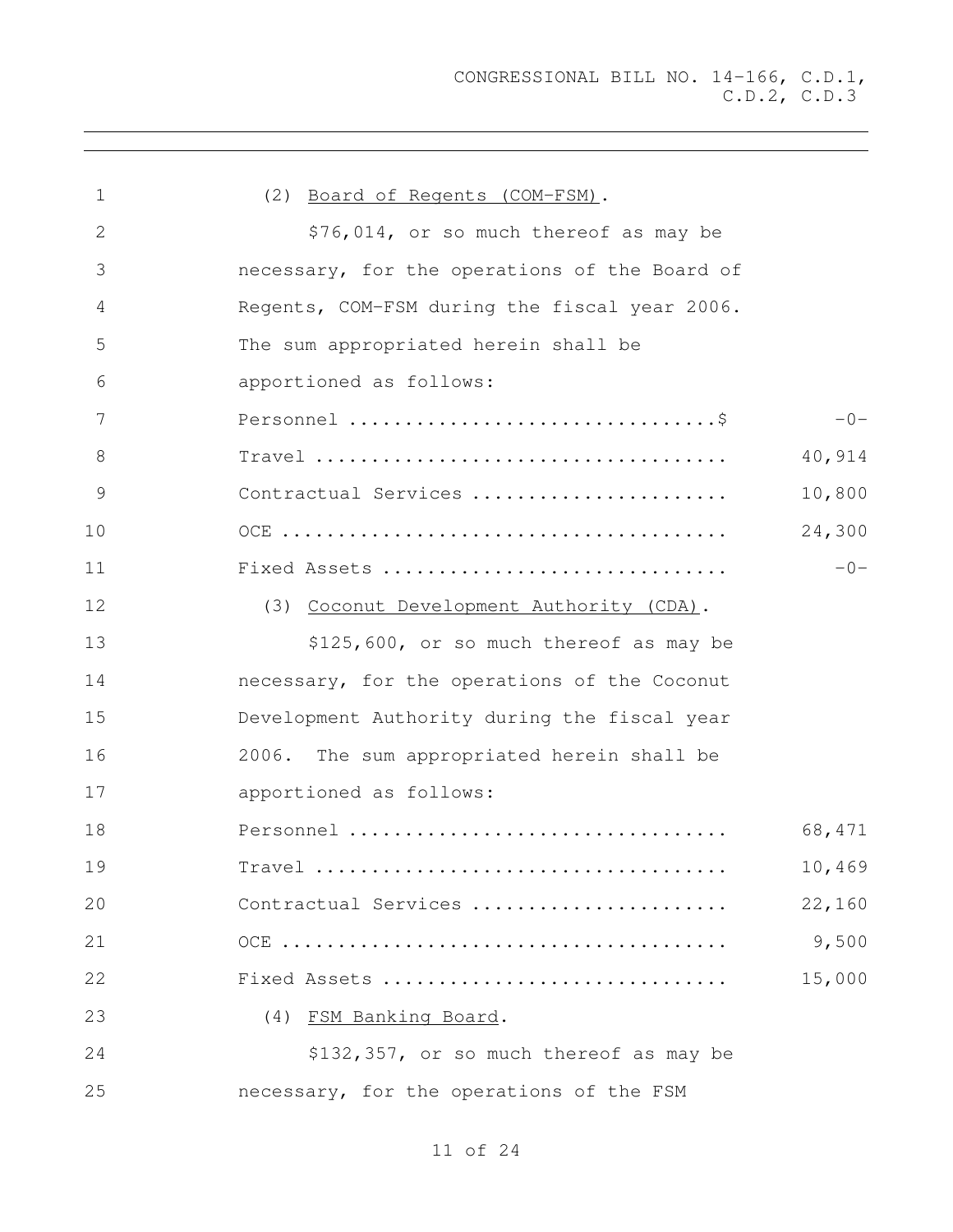| $\mathbf{1}$ | Banking Board during the fiscal year 2006.                                             |         |
|--------------|----------------------------------------------------------------------------------------|---------|
| 2            | The sum appropriated herein shall be                                                   |         |
| 3            | apportioned as follows:                                                                |         |
| 4            | Personnel                                                                              | 71,555  |
| 5            | $Travel \dots \dots \dots \dots \dots \dots \dots \dots \dots \dots \dots \dots \dots$ | 20,106  |
| 6            | Contractual Services                                                                   | 15,700  |
| 7            |                                                                                        | 21,996  |
| 8            | Fixed Assets                                                                           | 3,000   |
| 9            | (5) FSM Postal Services.                                                               |         |
| 10           | \$626,353, or so much thereof as may be                                                |         |
| 11           | necessary, for the operations of the National                                          |         |
| 12           | Postal Services during the fiscal year 2006.                                           |         |
| 13           | The sum appropriated herein shall be                                                   |         |
| 14           | apportioned as follows:                                                                |         |
| 15           | Personnel                                                                              | 402,488 |
| 16           |                                                                                        | 40,692  |
| 17           | Contractual Services                                                                   | 98,273  |
| 18           |                                                                                        | 84,900  |
| 19           | Fixed Assets                                                                           | $-()$   |
| 20           | (6) National Fisheries Corporation (NFC).                                              |         |
| 21           | \$135,000, or so much thereof as may be                                                |         |
| 22           | necessary, for the operations of the National                                          |         |
| 23           | Fisheries Corporation during the fiscal year                                           |         |
| 24           | The sum appropriated herein shall be<br>2006.                                          |         |
| 25           | apportioned as follows:                                                                |         |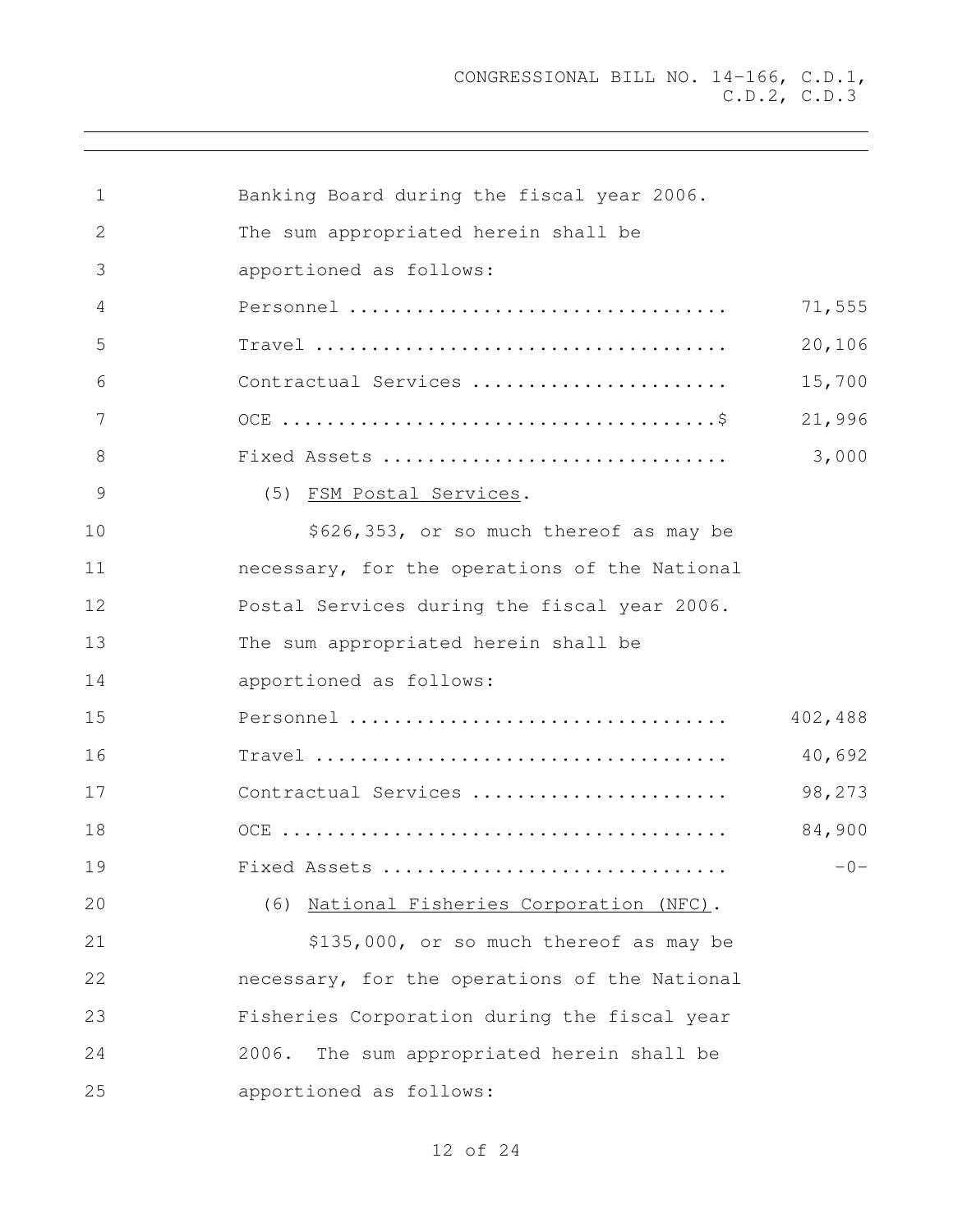| $\mathbf 1$   | NFC operations subsidy                             | 45,000     |
|---------------|----------------------------------------------------|------------|
| 2             | Air freight subsidy                                | $90,000$ " |
| 3             | Section 7. Section 7 of Public Law No. 14-21 is    |            |
| 4             | hereby amended to read as follows:                 |            |
| 5             | (1) Office of the National Election Director       |            |
| 6             | \$305,807 for the operations of the National       |            |
| 7             | Election Director's Office during the fiscal       |            |
| 8             | year 2006. The sum appropriated by this            |            |
| $\mathcal{G}$ | section shall be apportioned as follows:           |            |
| 10            |                                                    | 180,081    |
| 11            |                                                    | 13,326     |
| 12            | Contractual Services                               | 27,100     |
| 13            |                                                    | 37,800     |
| 14            | Fixed Assets                                       | 47,500     |
| 15            | Section 8. Section 8 of Public Law No. 14-21, as   |            |
| 16            | amended by Public Law No. 14-50, is hereby further |            |
| 17            | amended to read as follows:                        |            |
| 18            | "Section 8. Grants, Subsidies and                  |            |
| 19            | Contributions. The sum of \$3,070,766, or so       |            |
| 20            | much thereof as may be necessary, is hereby        |            |
| 21            | appropriated from the General Fund of the          |            |
| 22            | Federated States of Micronesia for the fiscal      |            |
| 23            | year ending September 30, 2006, for the            |            |
| 24            | following grants, subsidies and contributions      |            |
| 25            | during fiscal year 2006. The sum appropriated      |            |
|               |                                                    |            |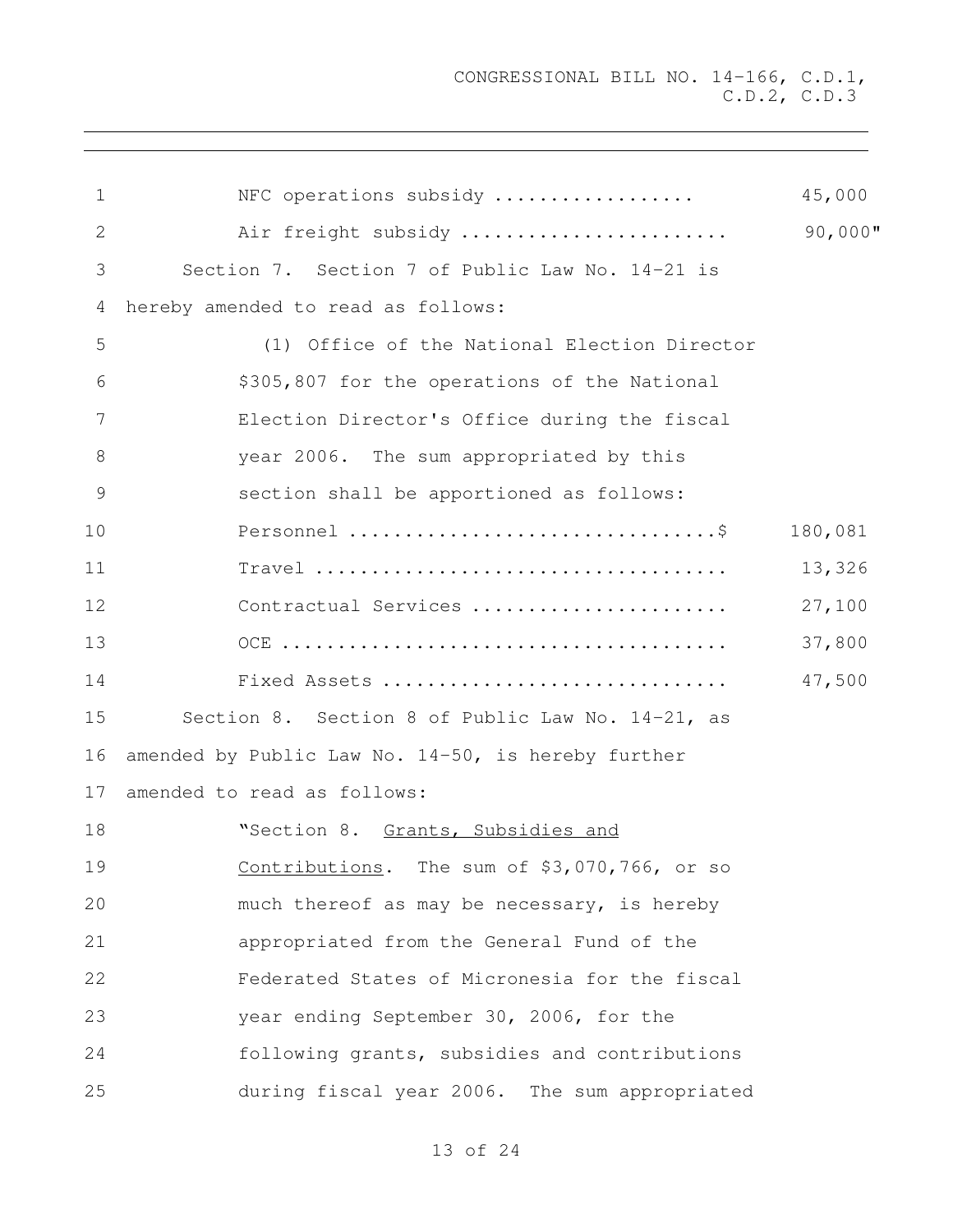| 1  | by this section shall be apportioned as             |
|----|-----------------------------------------------------|
| 2  | follows:                                            |
| 3  | (1) Department of Foreign Affairs                   |
| 4  | 40,000<br>(a) Pacific Islands Forum Secretariat     |
| 5  | (b) Secretariat for the Pacific                     |
| 6  | 17,000<br>Community (SPC)                           |
| 7  | 60,000<br>(c) UN and Specialized Agencies (UN) \$   |
| 8  | (c) UN Economic and Social Commission               |
| 9  | 5,000<br>for Asia and the Pacific (ESCAP)           |
| 10 | 5,000<br>(e) East-West Center                       |
| 11 | (2) Department of Finance and Administration        |
| 12 | (a) National Authorizing Committee                  |
| 13 | 8,000                                               |
| 14 | (3) Department of Economic Affairs                  |
| 15 | 15,000<br>(a) Pacific Islands Development Program   |
| 16 | 21,000<br>(b) Forum Fisheries Agency (FFA)          |
| 17 | 3,000<br>(c) UN Development Program                 |
| 18 | (d) Coordinating Committee for                      |
| 19 | 40,000<br>Offshore Minerals Prospecting (SOPAC)     |
| 20 | 5,000<br>Pacific Asia Travel Association.<br>(e)    |
| 21 | 600<br>(f)<br>UN Environmental Program (UNEP) .     |
| 22 | Western Forestry<br>(q)                             |
| 23 | 500<br>Leadership Coalition                         |
| 24 | 7,500<br>Seaframe Program<br>(h)                    |
| 25 | Food Agriculture Organization (FAO)<br>4,700<br>(i) |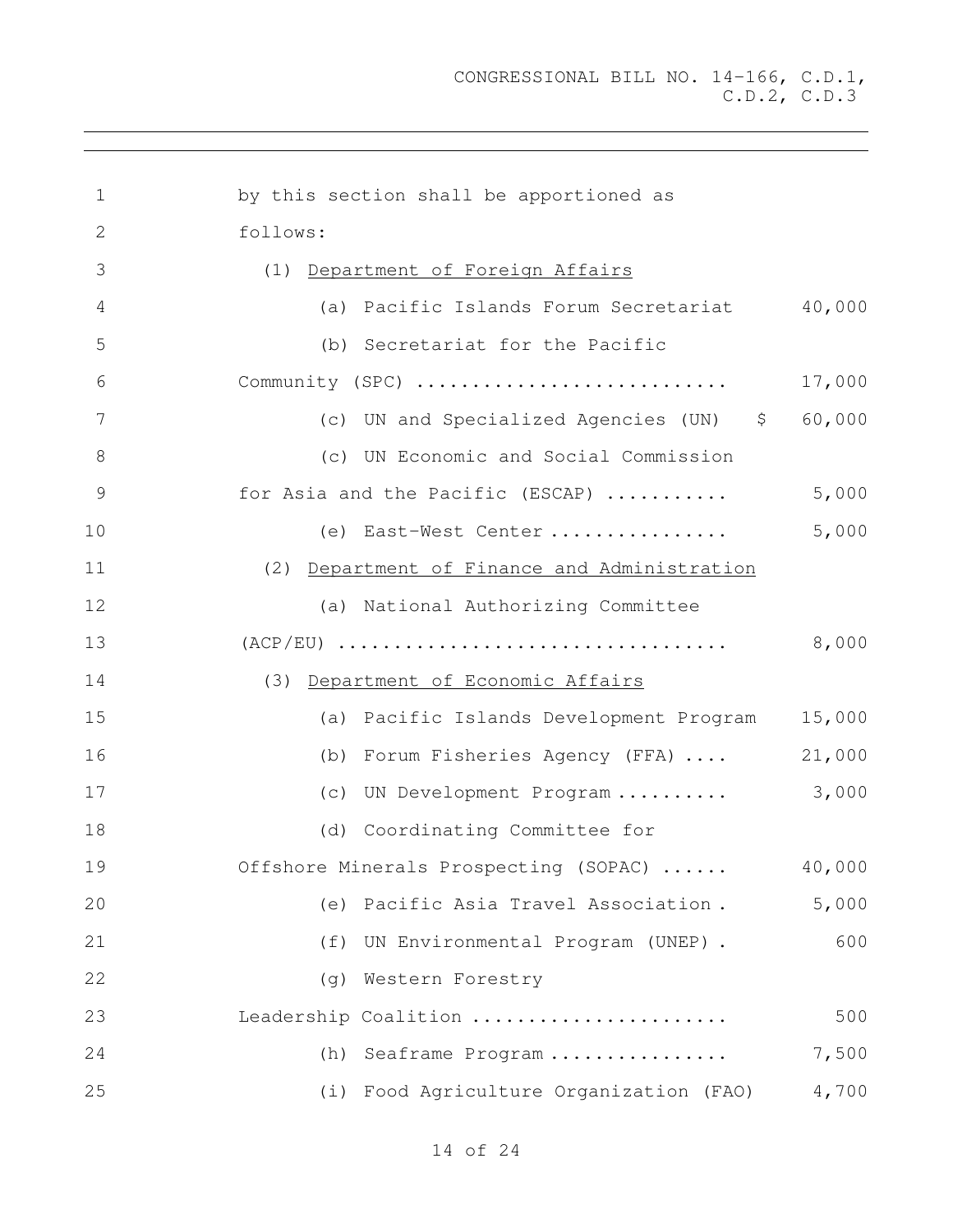| $\mathbf 1$     | $(j)$ FA/TCP Matching  28,800                                          |        |
|-----------------|------------------------------------------------------------------------|--------|
| 2               | (k) National Environmental                                             |        |
| 3               | Speech Contest                                                         | 15,000 |
| 4               | (1) $3^{rd}$ Convention (Fisheries Consortium)                         | 13,558 |
| 5               | (m) Fuel Task Force                                                    | 35,000 |
| 6               | (4) Department of Health, Education and Social Affairs                 |        |
| $7\phantom{.0}$ | (a) UN Fund for Population                                             |        |
| 8               | Activity (UNFPA) \$ 3,000                                              |        |
| $\overline{9}$  | (b) South Pacific Regional                                             |        |
| 10              | Environmental Program (SPREP)  7,375                                   |        |
| 11              | (c) Aid to Non-Public Schools $300,000$                                |        |
| 12              | (d) Financial Assistance to FSM                                        |        |
| 13              | Students attending College of Marshalls and                            |        |
| 14              | Palau Community College                                                | 50,000 |
| 15              | (e) World Health Organization (WHO).                                   | 41,385 |
| 16              | (f) National Board of Nursing  20,000                                  |        |
| 17              | (g) Pacific Islands Health                                             |        |
| 18              |                                                                        |        |
| 19              | (h) National Close-Up Local Program. 64,000                            |        |
| 20              | (i) FSM Amateur Sports Association                                     | 20,000 |
| 21              | College of Micronesia Board (COM)<br>$(\,\dot{\top}\,)$                |        |
| 22              | (k) Association of Territorial                                         |        |
| 23              | Health Organization                                                    | 2,000  |
| 24              | FSM Red Cross<br>(1)                                                   | 64,000 |
| 25              | UNESCO $\ldots\ldots\ldots\ldots\ldots\ldots\ldots\ldots\ldots$<br>(m) | 4,000  |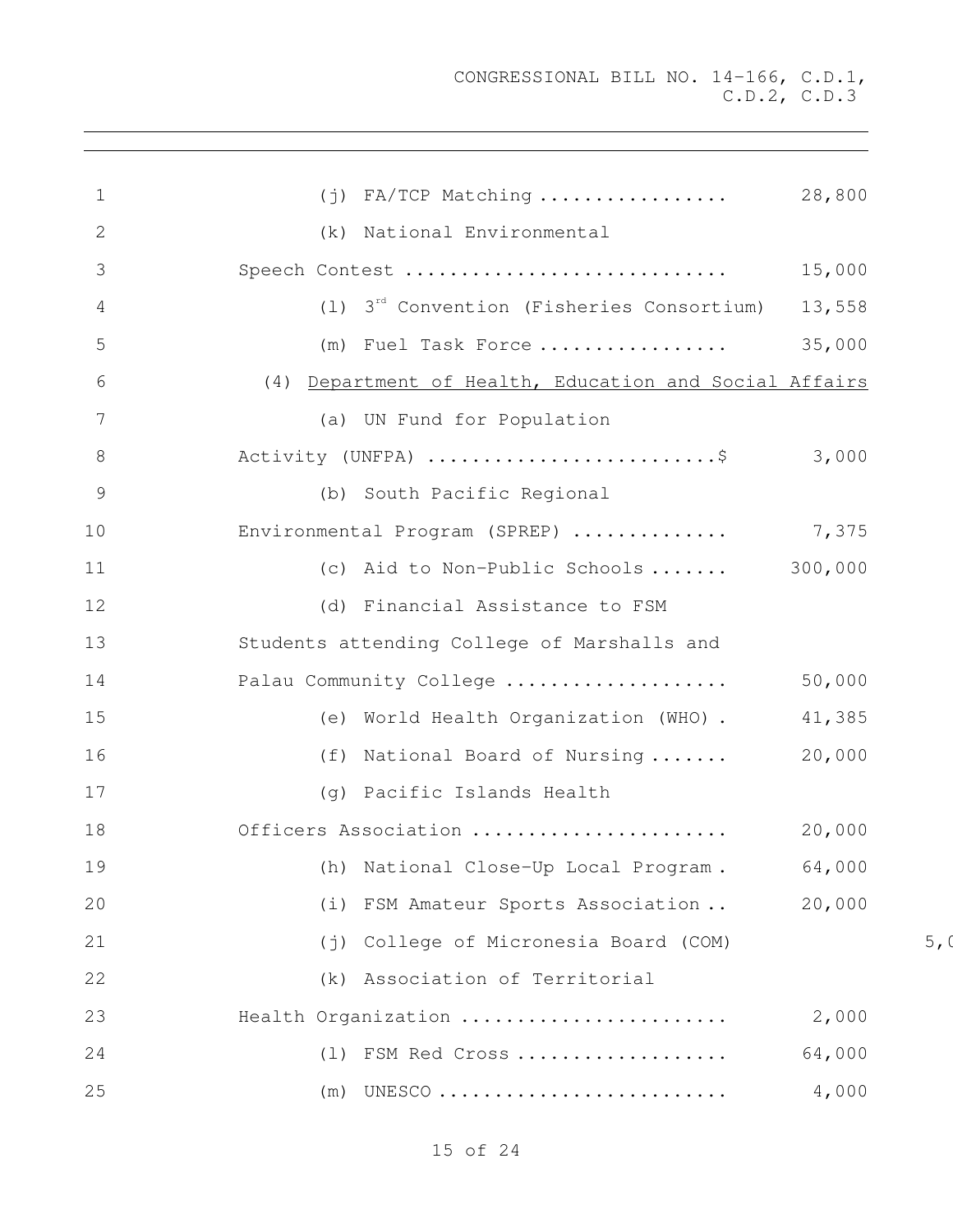| $\mathbf 1$   | (5) Department of Transportation,              |         |
|---------------|------------------------------------------------|---------|
| 2             | Communications and Infrastructure              |         |
| 3             | (a) Asia-Pacific Telecommunity (APT)           | 7,640   |
| 4             | (b) International Telecommunications           |         |
| 5             | Union (ITU)                                    | 55,000  |
| 6             | (c) International Civil Aviation               |         |
| 7             | Organization (ICAO) \$                         | 28,050  |
| $\,8\,$       | (d) Micronesian Shipping Commission.           | 10,000  |
| $\mathcal{G}$ | (e) FSM Capital Energy/Utilities               | 300,000 |
| 10            | (6) Coconut Development Authority (CDA)        |         |
| 11            | (a) Copra Subsidy                              | 75,000  |
| 12            | (b) Asia Pacific Coconut Community (APCC)      | 15,500  |
| 13            | (7) Other Grants, Subsidies and Contributions  |         |
| 14            | (a) Kosrae Judiciary subsidy                   | 37,500  |
| 15            | (b) Pohnpei Judiciary subsidy                  | 40,500  |
| 16            | (c) Chuuk Judiciary subsidy                    | 40,500  |
| 17            | (d) Yap Judiciary subsidy, PROVIDED that,      |         |
| 18            | of this amount, \$15,000 shall be used to      |         |
| 19            | provide financial assistance to Yap students   |         |
| 20            | enrolled in law school unless there are no Yap |         |
| 21            | students so enrolled during the fiscal year    | 35,000  |
| 22            | (e) COM Treaty Obligations                     | 25,000  |
| 23            | (f) Micronesian Legal Services                 |         |
| 24            | Corporation                                    | 150,000 |
| 25            | (g) States Joint Law                           |         |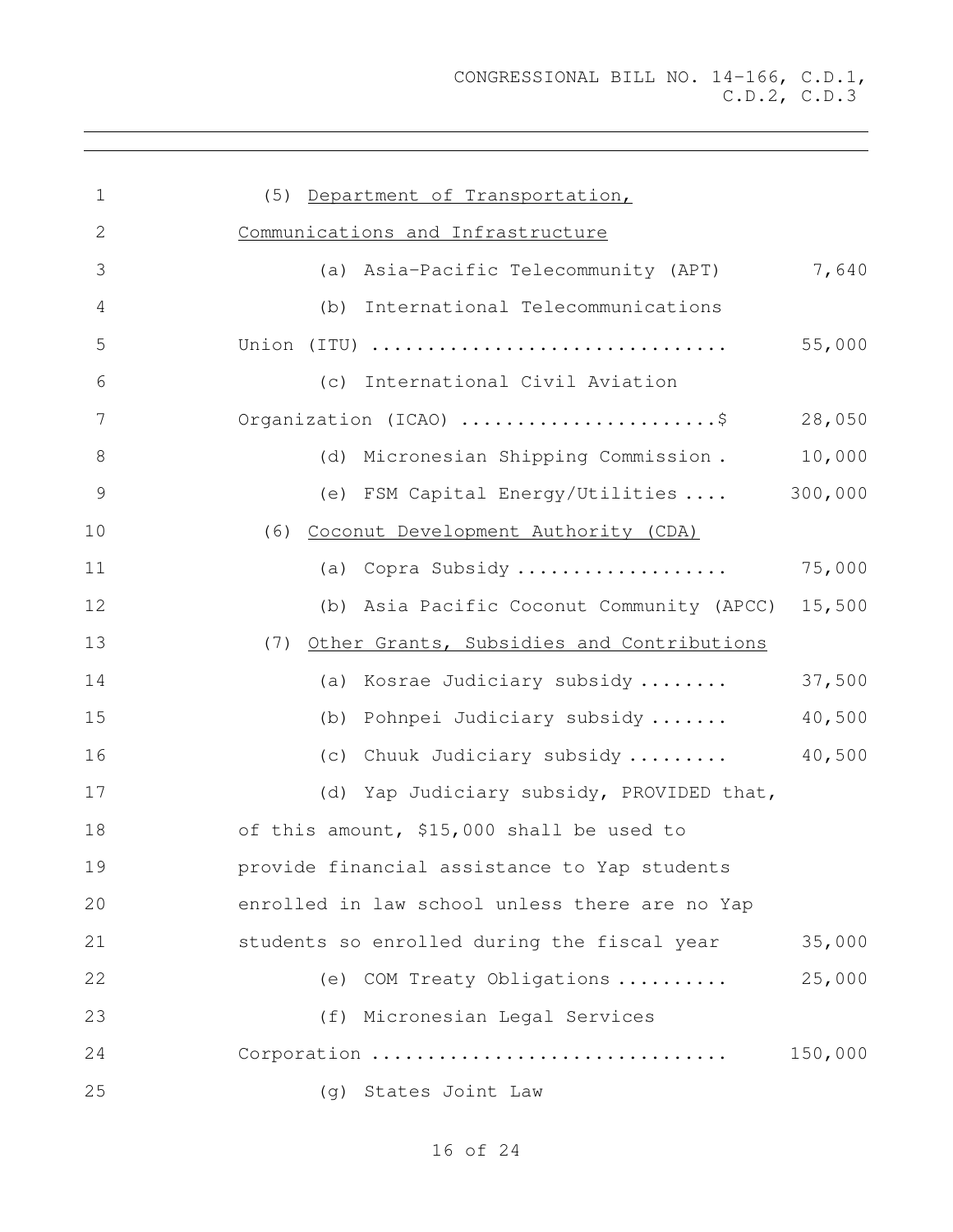Enforcement, provided that, at least \$30,000 of Chuuk State's share shall be used to feed prisoners ............................. 180,000 (h) School Textbook Purchase, PROVIDED THAT funds appropriated herein shall be deemed to come from funds available under the Supplemental Education Grant (SEG) of the amended Compact for .......................\$ 619,658 (i) Tuna Commission Membership ...... 16,000 (j) Disaster Assistance Emergency Fund (DAEF) Matching ....................... 200,000 (k) State Court Congestion Relief ... 60,000 (l) Pohnpei, Election District No. 1 Dolakapw road paving ....................... 50,000 (m) Postal Service Money Order Escrow Account ............................. 200,000" Section 9. Section 9 of Public Law No. 14-21, as amended by Public Laws Nos. 14-42 and 14-50, is hereby further amended to read as follows: "Section 9. Capital and Human Resource Development. The sum of \$10,408,482, or so much thereof as may be necessary, is hereby appropriated from the General Fund of the Federated States of Micronesia for the fiscal year ending September 30, 2006, for the following capital improvements, development programs and projects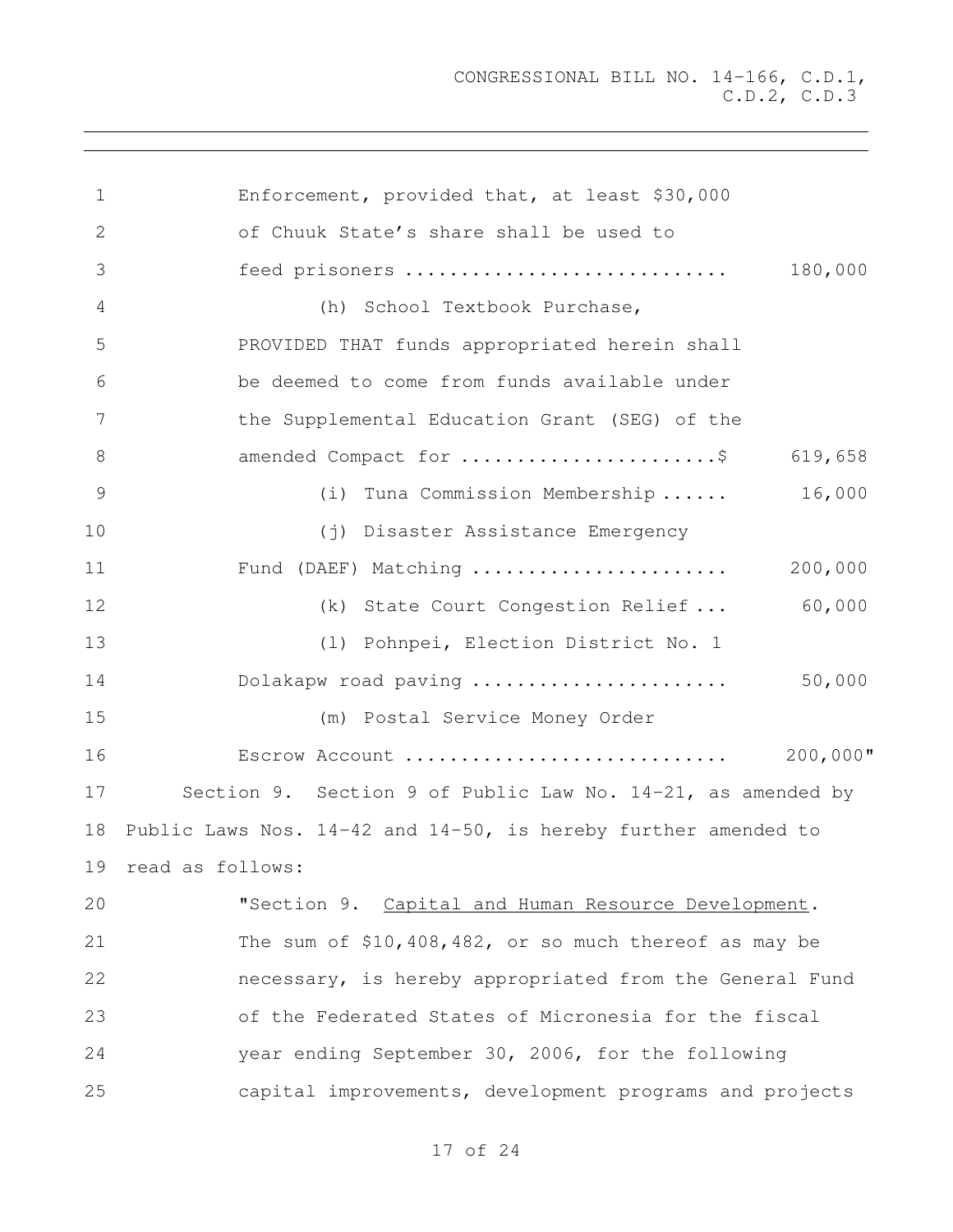1 and human resource development. The sum appropriated by this section shall be apportioned as follows: (1) College of Micronesia-FSM. \$6,909,240, or so much thereof as may be necessary, for the operations, programs and projects of the College during fiscal year 2006. The sum appropriated herein shall be apportioned as follows: 8 (a) COM-FSM operations, PROVIDED THAT all funds appropriated herein shall be deemed to come from funds available under the amended Compact for the education sector ..........................\$ 3,800,000 (b) Students scholarship, PROVIDED THAT \$300,000 appropriated herein shall be deemed to come from funds available under the amended Compact for Supplemental Education Grant (SEG) and \$267,046 appropriated herein shall be deemed to come from funds available under the amended Compact for the FY05 carryover Supplemental Education Grant (SEG) ...................... 567,046 (c) Fisheries and Maritime Institute 600,000 23 (d) SEOG and Work Study Programs, PROVIDED THAT \$270,268 appropriated herein shall be deemed to come from funds available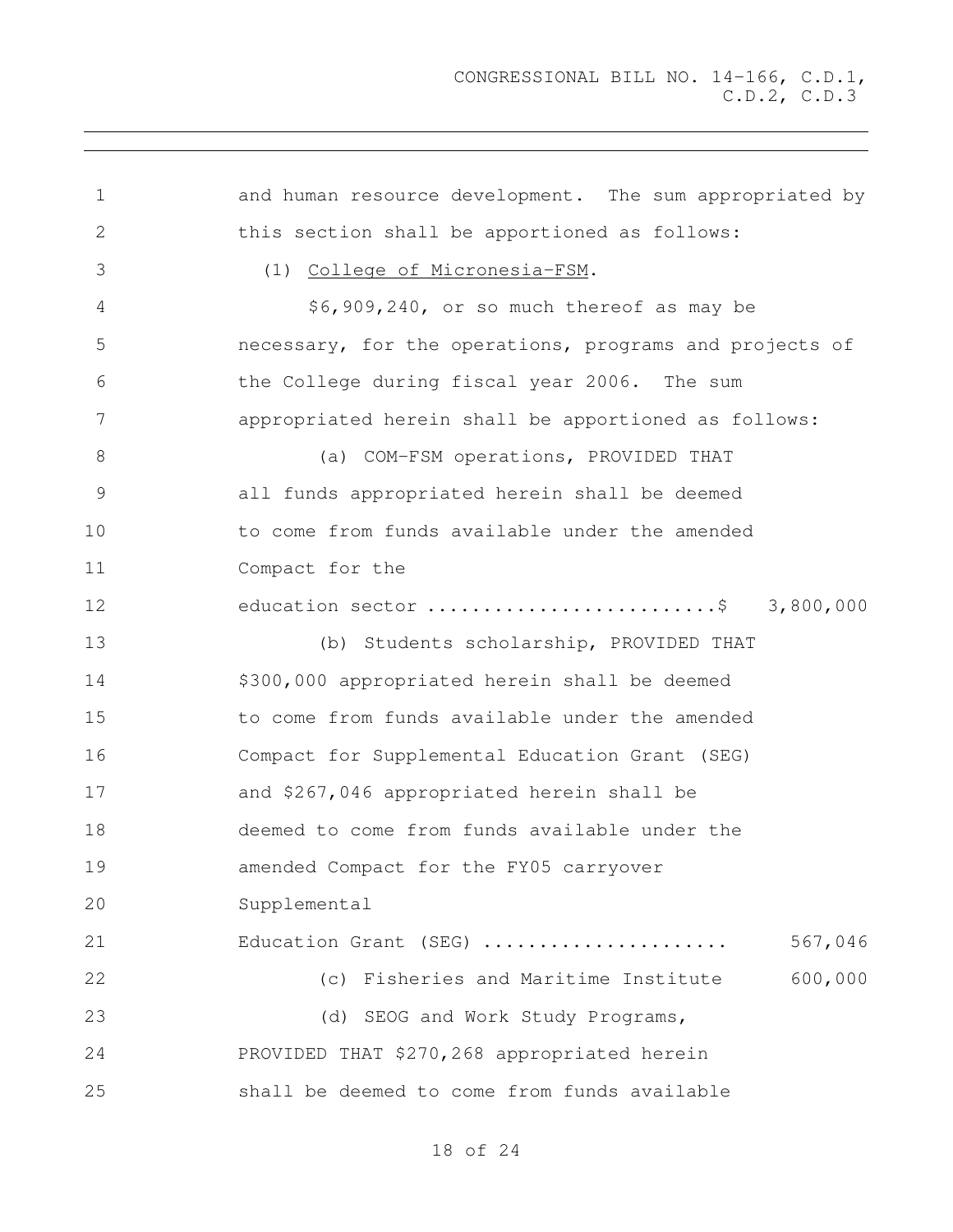| $\mathbf 1$    | under the amended Compact for Supplemental         |         |
|----------------|----------------------------------------------------|---------|
| $\mathbf{2}$   | Education Grant (SEG)                              | 270,268 |
| 3              | (e) COM-FSM State Campus Facility                  |         |
| 4              | Improvement, PROVIDED THAT the sum                 |         |
| 5              | appropriated herein shall be deemed to come        |         |
| 6              | from funds available under the amended Compact     |         |
| $7\phantom{.}$ | for Infrastructure Development sector \$ 1,500,000 |         |
| 8              | (f) Capacity building and professional             |         |
| 9              | development for pre-service teachers in the        |         |
| 10             | FSM, PROVIDED THAT all funds appropriated          |         |
| 11             | herein shall be deemed to come from funds          |         |
| 12             | available under the amended Compact for the        |         |
| 13             | FY05 carryover Supplemental Education Grant        |         |
| 14             | (SEG) 171,926                                      |         |
| 15             | (2) Department of Foreign Affairs                  |         |
| 16             | (a) FSM Washington Embassy Renovation              | $-0-$   |
| 17             | (3) Department of Finance and Administration       |         |
| 18             | (a) National Staff Upgrading                       | 50,000  |
| 19             | (4) Department of Economic Affairs                 |         |
| 20             | (a) FSM Visitor Bureau                             | 100,000 |
| 21             | (5) Department of Transportation,                  |         |
| 22             | Communication and Infrastructure                   |         |
| 23             | (a) TA Airport Pavement, PROVIDED THAT             |         |
| 24             | all funds appropriated herein shall be deemed      |         |
| 25             | to come from funds available under the amended     |         |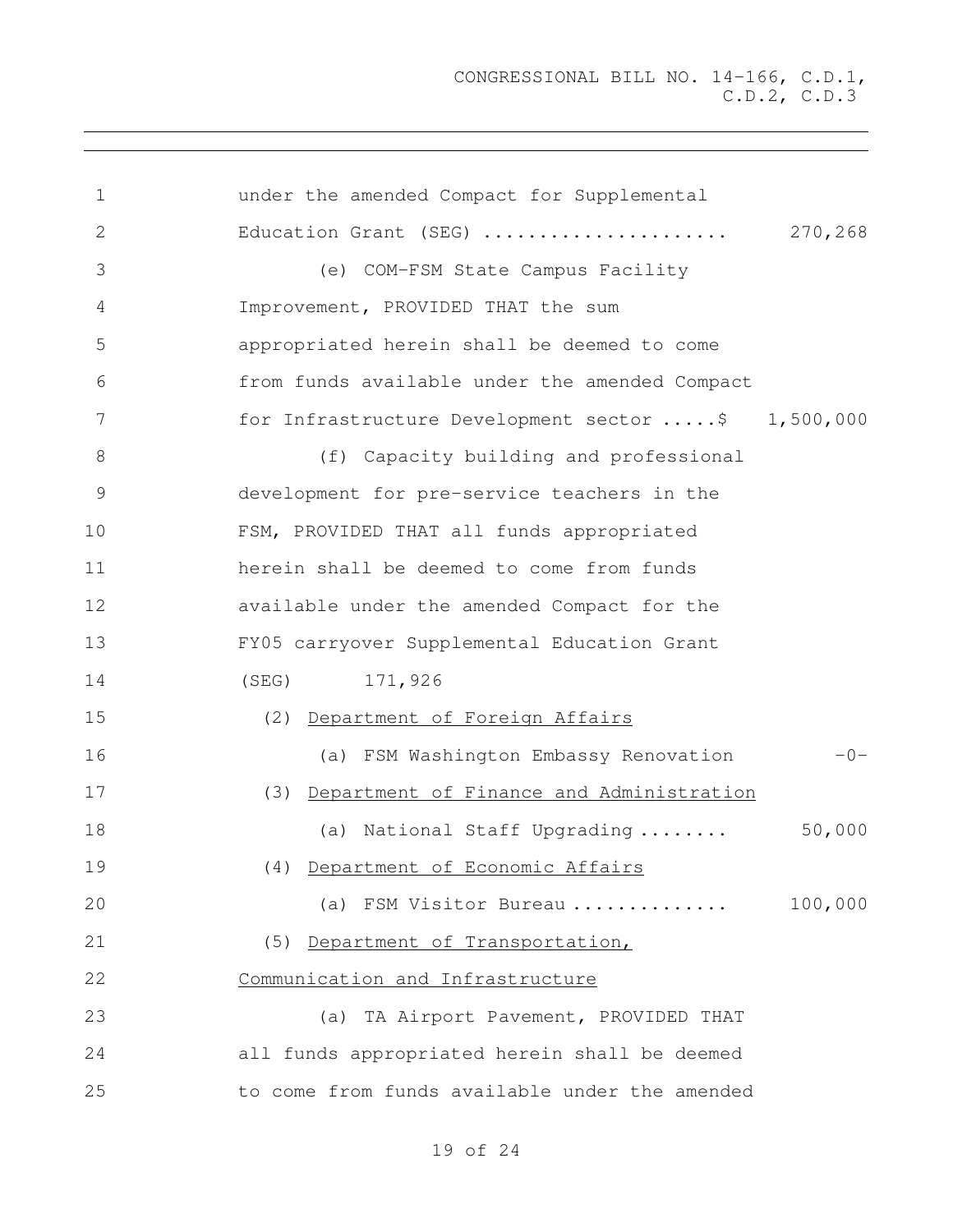| $\mathbf 1$     | Compact for Infrastructure Development sector  |         |
|-----------------|------------------------------------------------|---------|
| 2               | and PROVIDED THAT no funds shall be allotted   |         |
| 3               | until such time as the Department of Justice   |         |
| $\overline{4}$  | completes an investigation into the findings   |         |
| 5               | of the Office of the National Public Auditor   |         |
| 6               | in its report entitled 'Ta Outer Island        |         |
| $7\phantom{.0}$ | Airport Audit Fiscal Years 1990-2004 Audit No. |         |
| 8               | 2005-01' and reports to the Speaker of         |         |
| $\mathcal{G}$   | Congress on the outcome of that investigation, |         |
| 10              | and PROVIDED THAT the appropriation shall not  |         |
| 11              | lapse \$ 505,787                               |         |
| 12              | (6) Department of Justice                      |         |
| 13              | (a) FSM Patrol Boat Slipping  200,000          |         |
| 14              | (7) Office of the Public Defender              |         |
| 15              | (a) Kosrae PD Office renovation                | 20,000  |
| 16              | (b) Pohnpei PD Office retaining wall           | 4,000   |
| 17              | (8) FSM Postal Services                        |         |
| 18              | (a) Yap Post Office renovation                 | 50,000  |
| 19              | Chuuk Post Office renovation<br>(b)            | 50,000  |
| 20              | (9) Infrastructure Maintenance Fund (IMF)      |         |
| 21              | (a) IMF, PROVIDED THAT \$105,568 of            |         |
| 22              | the funds appropriated herein shall be deemed  |         |
| 23              | to come from funds available under the amended |         |
| 24              | Compact for Infrastructure Maintenance Fund    |         |
| 25              | sector grant                                   | 211,136 |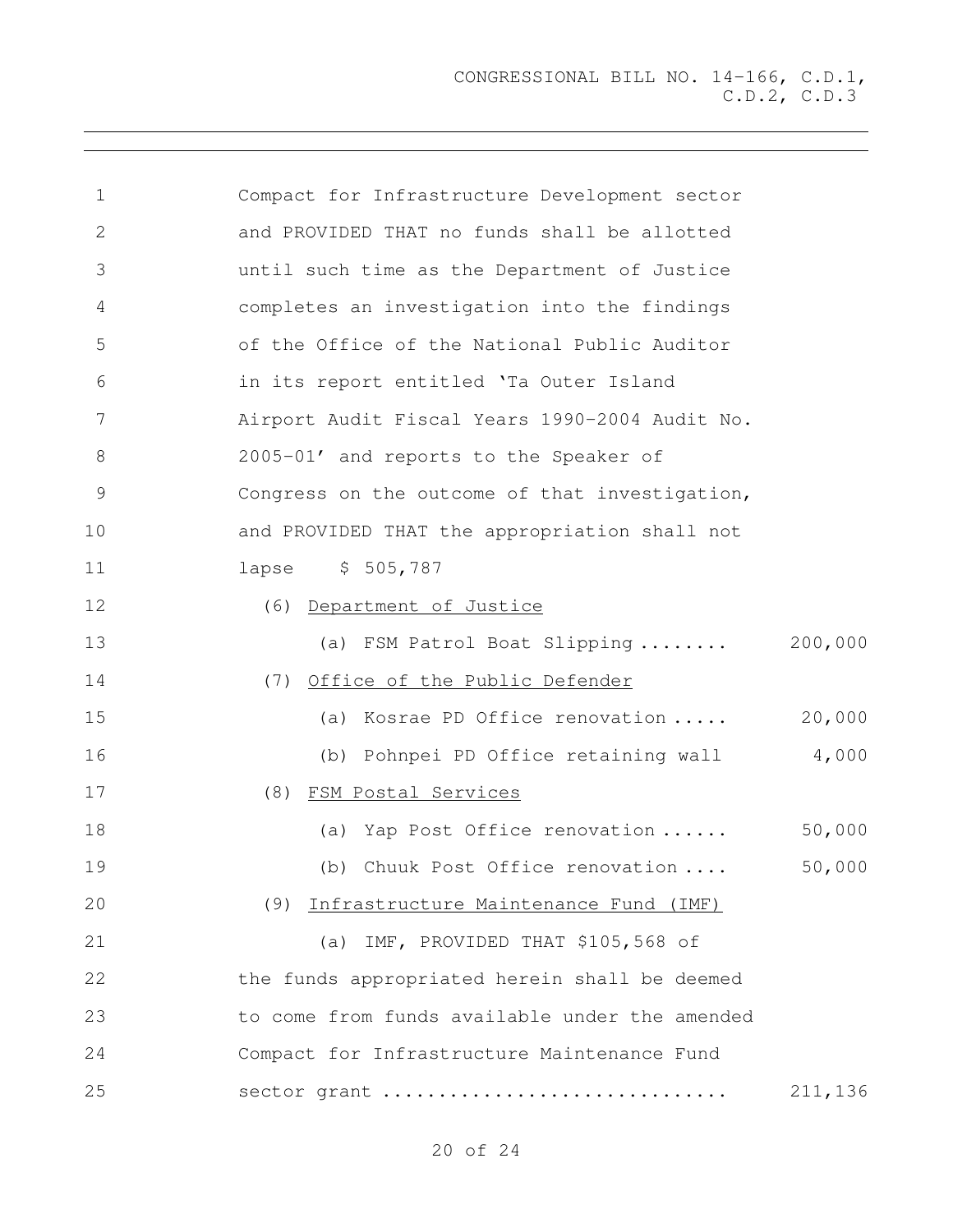| $\mathbf 1$    | (10) Department of Health, Education and          |
|----------------|---------------------------------------------------|
| $\mathbf{2}$   | Social Affairs                                    |
| 3              | (a) Monitoring, coordination,                     |
| $\overline{4}$ | teaching assistance and research, PROVIDED        |
| 5              | THAT all of the funds appropriated herein         |
| 6              | shall come from funds available under the         |
| 7              | amended Compact for FY05 carryover of the         |
| $\,8\,$        | Supplemental Education Grant (SEG) \$ 377,066     |
| $\mathcal{G}$  | (11) President's Office                           |
| 10             | (a) FEMA matching funds and public                |
| 11             | assistance specialist<br>213,319                  |
| 12             | (b) Payment to the Asian Development              |
| 13             | Bank for the Fisheries Development Project        |
| 14             | 90,000<br>Loan authorized by Public Law No. 7-101 |
| 15             | (c) FSM Trust Fund, PROVIDED THAT                 |
| 16             | the amount appropriated is not greater            |
| 17             | than 50% of the amount of local revenues          |
| 18             | to be carried over to FY07 before deducting       |
| 19             | the amount of this appropriation, in that case    |
| 20             | the amount shall be equal to 50% of the amount    |
| 21             | of local revenues to be carried over to           |
| 22             | FY07 not including the amount of this             |
| 23             | appropriation<br>250,000                          |
| 24             | (d) Preparation and submission of the             |
| 25             | Annual Report and Single Audit as required by the |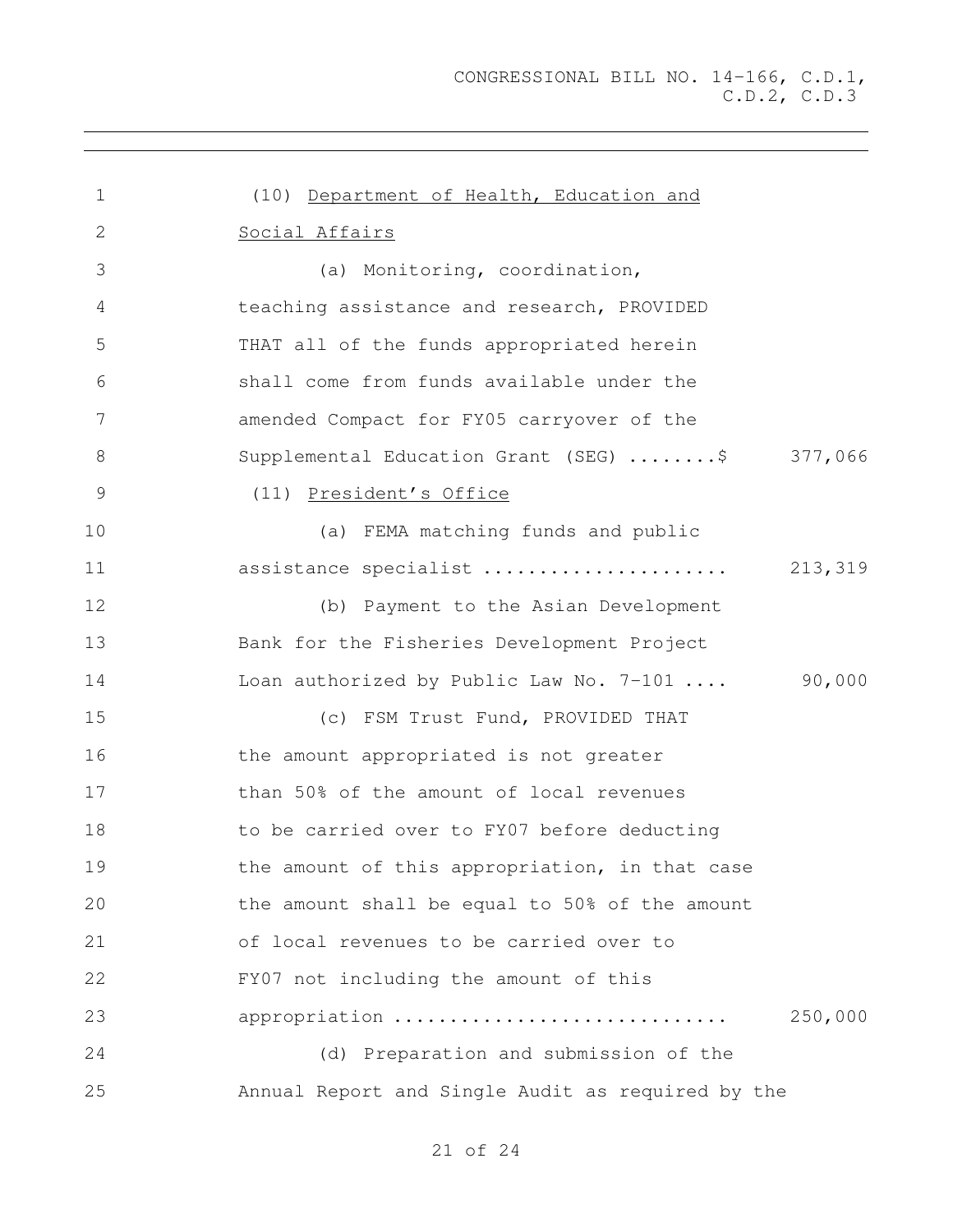| $\mathbf 1$     | amended Compact, including contracting the               |          |  |  |  |  |  |  |  |  |
|-----------------|----------------------------------------------------------|----------|--|--|--|--|--|--|--|--|
| 2               | services of a CPA from a reputable                       |          |  |  |  |  |  |  |  |  |
| 3               | accounting firm                                          | 150,000  |  |  |  |  |  |  |  |  |
| 4               | (12) Capacity Building                                   |          |  |  |  |  |  |  |  |  |
| 5               | The total sum of the following appropriation             |          |  |  |  |  |  |  |  |  |
| 6               | shall be deemed to come from funds available             |          |  |  |  |  |  |  |  |  |
| $7\phantom{.0}$ | under the Amended Compact for Capacity                   |          |  |  |  |  |  |  |  |  |
| $8\,$           | Building Sector Carryover Grants from Fiscal             |          |  |  |  |  |  |  |  |  |
| 9               | Year 2004.                                               |          |  |  |  |  |  |  |  |  |
| 10              | (a) Valuation of Fixed Assets \$                         | 75,000   |  |  |  |  |  |  |  |  |
| 11              | (b) Accounting Advisor (Component Units)                 | 80,000   |  |  |  |  |  |  |  |  |
| 12              | (c) Accounting/Procurement Advisor                       | 80,000   |  |  |  |  |  |  |  |  |
| 13              | (d) Budget Preparation and Execution                     |          |  |  |  |  |  |  |  |  |
| 14              |                                                          | 80,000   |  |  |  |  |  |  |  |  |
| 15              | (e) Sector Performance Reporting                         | 100,000  |  |  |  |  |  |  |  |  |
| 16              | Accounting/Procurement Advisor (Yap)<br>(f)              | 80,000   |  |  |  |  |  |  |  |  |
| 17              | Monitoring Economic Progress<br>(q)                      | 200,000  |  |  |  |  |  |  |  |  |
| 18              | Chuuk Control Commission<br>(h)                          | 112,000  |  |  |  |  |  |  |  |  |
| 19              | (i) Document Imaging/Workflow                            |          |  |  |  |  |  |  |  |  |
| 20              | Control Software                                         | 80,000   |  |  |  |  |  |  |  |  |
| 21              | Internal Controls Evaluation<br>$(\dagger)$              | 75,000   |  |  |  |  |  |  |  |  |
| 22              | Accounting Advisor (Finance and Tax)<br>(k)              | 80,000   |  |  |  |  |  |  |  |  |
| 23              | (1) Specialized Training Programs                        | 185,934" |  |  |  |  |  |  |  |  |
| 24              | Section 10. Section 11 of Public Law No. 14-21 is hereby |          |  |  |  |  |  |  |  |  |
| 25              | amended to read as follows:                              |          |  |  |  |  |  |  |  |  |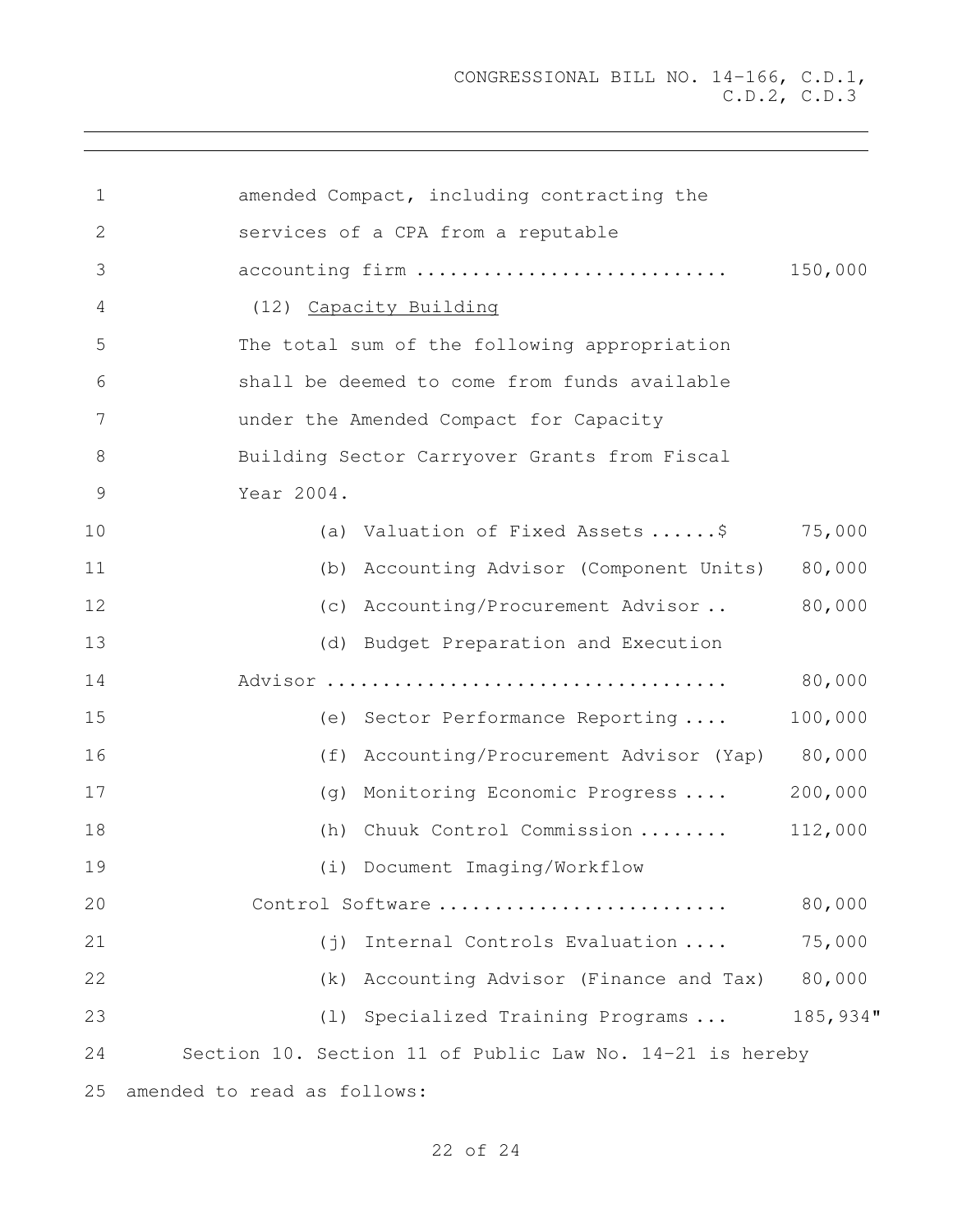| $\mathbf 1$   | "Section 11. Reprogramming. Reprogramming of funds                 |
|---------------|--------------------------------------------------------------------|
| 2             | into or from the personnel budget line items shall not             |
| 3             | be_permitted. The President may reprogram up to 30% to             |
| 4             | or from, whichever is less, from the funds appropriated            |
| 5             | to each department and office in section 2 (Operating              |
| 6             | expenses of the Executive Branch). Reprogramming of                |
| 7             | funds within a department or agency shall be effected by           |
| 8             | the head of such department by specifying in writing to            |
| $\mathcal{G}$ | the Secretary of Finance and Administration, FSM                   |
| 10            | National Government, the accounts for which funding is             |
| 11            | either increased or decreased. The President shall                 |
| 12            | report to the Congress within one month of the last day            |
| 13            | of each financial quarter all amounts reprogrammed inter           |
| 14            | or intra a department, office or agency."                          |
| 15            | Section 11. Section 12 of Public Law No. 14-21, as amended         |
| 16            | by Public Law No. 14-50, is hereby further amended to read as      |
| 17            | follows:                                                           |
| 18            | (3) Lapse Date. The authority of the allottee to                   |
| 19            | obligate funds appropriated by this act shall lapse as             |
| 20            | of September 30, 2006, EXCEPT that the funds                       |
| 21            | appropriated under section 9 of this act shall not                 |
| 22            | lapse, EXCEPT the funds appropriated under subsections             |
| 23            | $9(1)$ (b), $9(1)$ (c), (9) (1) (f) and $9(10)$ (a) shall lapse as |

September 30, 2007.

of 24

of March 31, 2007 and section 7(2) which shall lapse of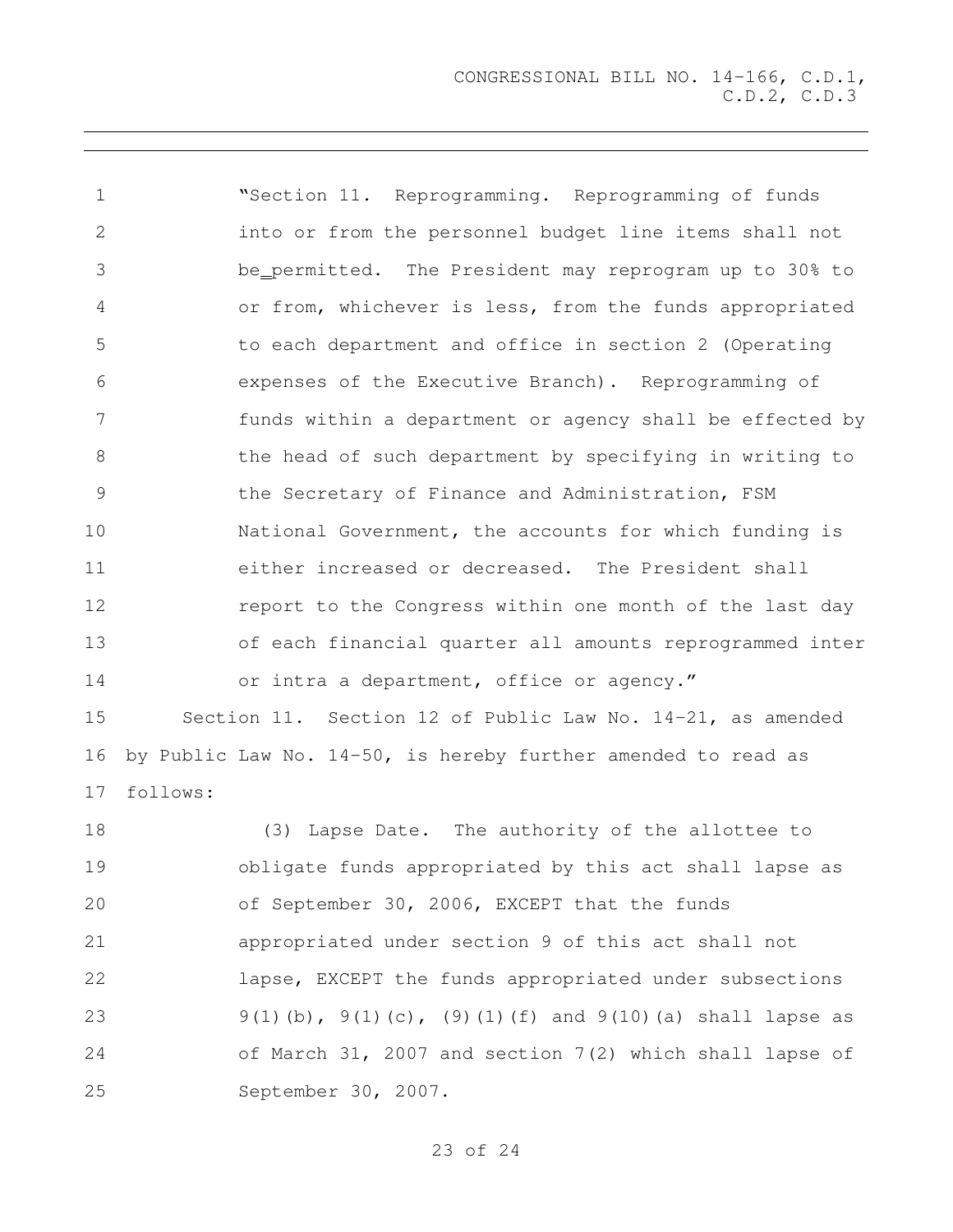| $\mathbf 1$     |                                                                   |
|-----------------|-------------------------------------------------------------------|
| $\mathbf{2}$    |                                                                   |
| $\mathcal{S}$   |                                                                   |
| $\sqrt{4}$      |                                                                   |
| 5               |                                                                   |
| $\sqrt{6}$      |                                                                   |
| $7\phantom{.0}$ |                                                                   |
| $\,8\,$         |                                                                   |
| 9               |                                                                   |
| $10$            | Section 12. This act shall become law upon approval by the        |
| 11              | President of the Federated States of Micronesia or upon its       |
| 12              | becoming law without such approval.                               |
| 13              |                                                                   |
| 14              |                                                                   |
| 15              |                                                                   |
| 16              | July 27 (2006)                                                    |
| 17              |                                                                   |
| $18$            |                                                                   |
| 19              |                                                                   |
| 20              | /s/ Joseph J. Urusemal                                            |
| 21              | Joseph J. Urusemal<br>President<br>Federated States of Micronesia |
| 22              |                                                                   |
| 23              |                                                                   |
| 24              |                                                                   |
| 25              |                                                                   |